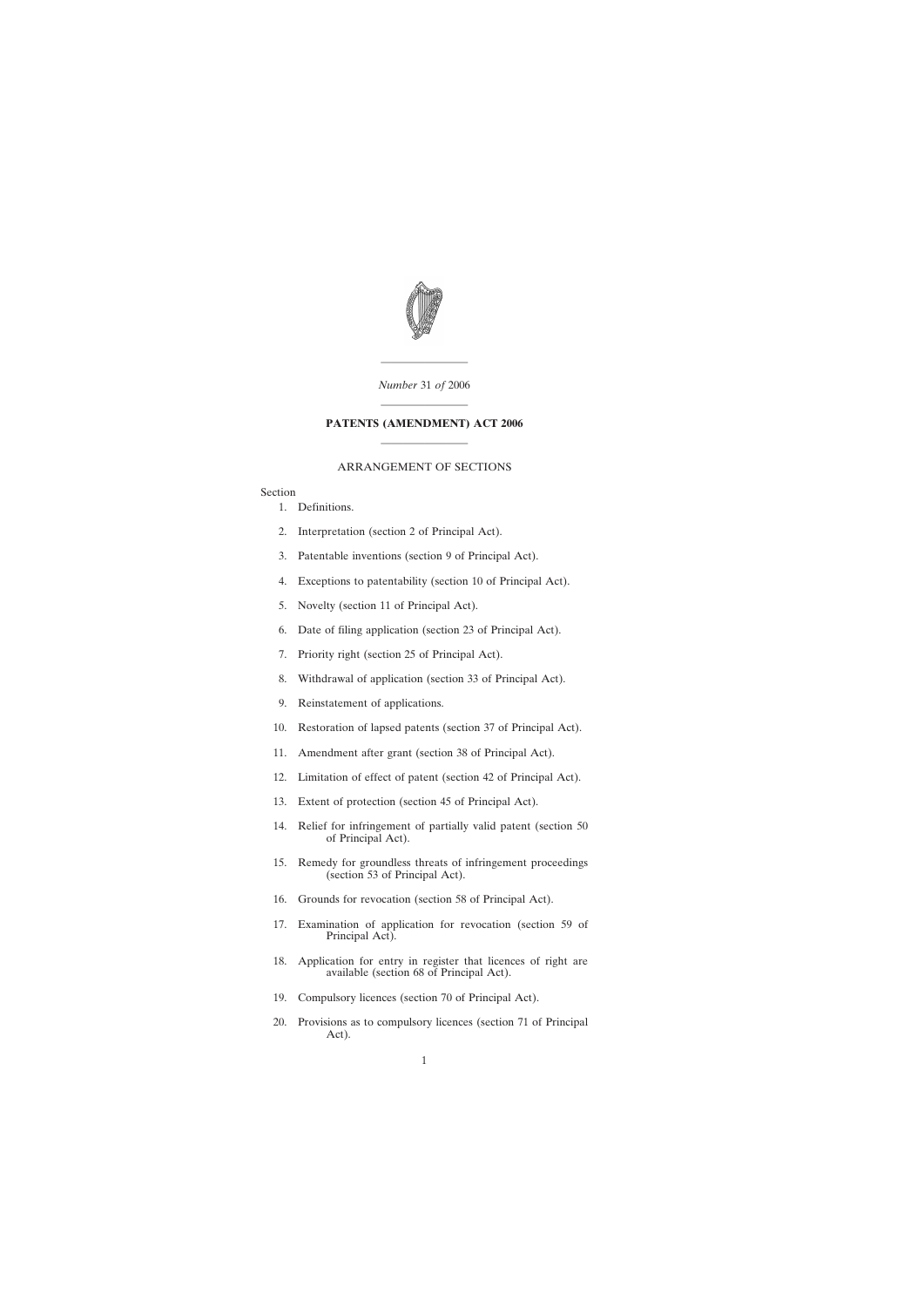- [21. Procedure on applications under sections 70 and 72 \(section](#page-17-0) 73 of Principal Act).
- [22. Appeals and references to arbitrator \(section 74 of Princi](#page-17-0)pal Act).
- [23. Supplementary provisions as to licences \(section 75 of Princi](#page-17-0)pal Act).
- [24. Evidence before Controller \(section 92 of Principal Act\).](#page-17-0)
- [25. Appeals from decisions of Controller \(section 96 of Princi](#page-17-0)pal Act).
- [26. Correction of errors \(section 110 of Principal Act\).](#page-18-0)
- [27. Effect of restoring a withdrawn application under section 110](#page-18-0) of the Principal Act.
- [28. Extension of time limits specified by Controller.](#page-20-0)
- [29. Effect of European patent \(section 119 of Principal Act\).](#page-20-0)
- [30. Restoration where translation not filed under section 119\(6\).](#page-21-0)
- [31. Effect of filing application for European patent \(section 120](#page-22-0) of Principal Act).
- [32. Authentic text of European patents and patent applications](#page-24-0) (section 121 of Principal Act).
- [33. Conversion of European patent application \(section 122 of](#page-25-0) Principal Act).
- [34. Transitional provisions \(First Schedule to Principal Act\).](#page-25-0)
- [35. Directions referred to in section 45\(3\) \(Second Schedule to](#page-25-0) Principal Act).
- [36. Revocation.](#page-26-0)
- [37. Interpretation \(section 2 of 1996 Act\).](#page-26-0)
- [38. Relative grounds for refusal of registration \(section 10 of](#page-26-0) 1996 Act).
- [39. Infringement of registered trade mark \(section 14 of 1996](#page-26-0) Act).
- [40. Infringing goods, material or articles: powers of seizure and](#page-26-0) search (section 25 of 1996 Act).
- [41. Registration of transactions affecting registered trade mark](#page-27-0) (section 29 of 1996 Act).
- [42. Claim to priority from other relevant overseas application](#page-27-0) (section 41 of 1996 Act).
- [43. The Paris Convention \(section 60 of 1996 Act\).](#page-27-0)
- [44. Appeals from the Controller \(section 79 of 1996 Act\).](#page-27-0)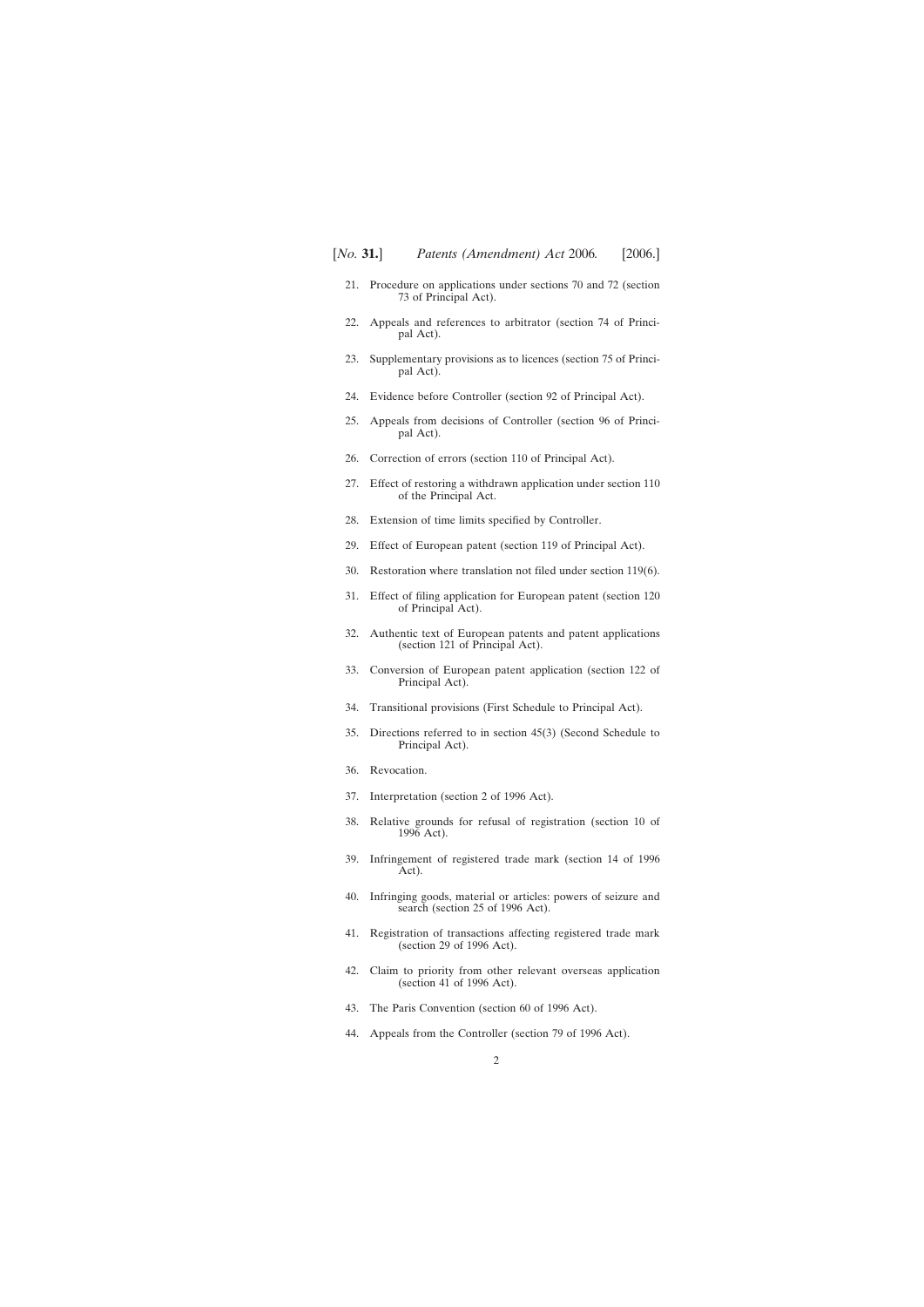- [45. Agreement establishing the World Trade Organisation con](#page-28-0)sequential amendments to 1996 Act.
- [46. Transitional provisions \(Third Schedule to 1996 Act\).](#page-28-0)
- [47. Costs of Controller in proceedings.](#page-28-0)
- [48. References of dispute to arbitrator \(section 367 of Copyright](#page-28-0) and Related Rights Act 2000).
- [49. Infringement actionable by registered proprietor \(section 57](#page-29-0) of Industrial Designs Act 2001).

————————

- [50. Appeals \(section 84 of Industrial Designs Act 2001\).](#page-29-0)
- [51. Short title and commencement.](#page-29-0)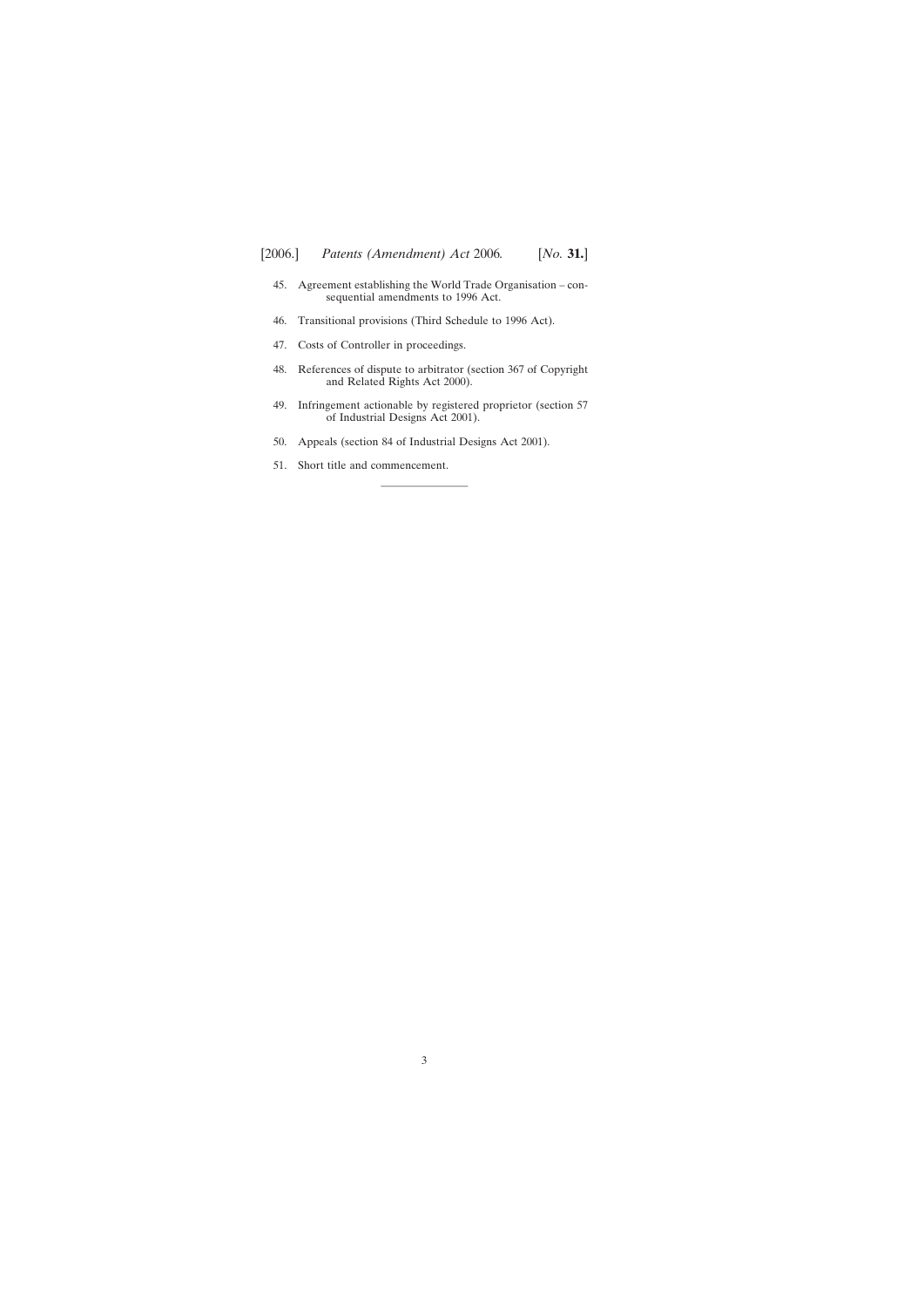# [*No.* **31.**] [2006.] *Patents (Amendment) Act* 2006*.*

#### Acts Referred to

| Copyright and Related Rights Act 2000 | 2000, No. 28 |
|---------------------------------------|--------------|
| Industrial Designs Act 2001           | 2001, No. 39 |
| Patents Act 1964                      | 1964, No. 12 |
| Patents Act 1992                      | 1992, No. 1  |
| Trade Marks Act 1996                  | 1996, No. 6  |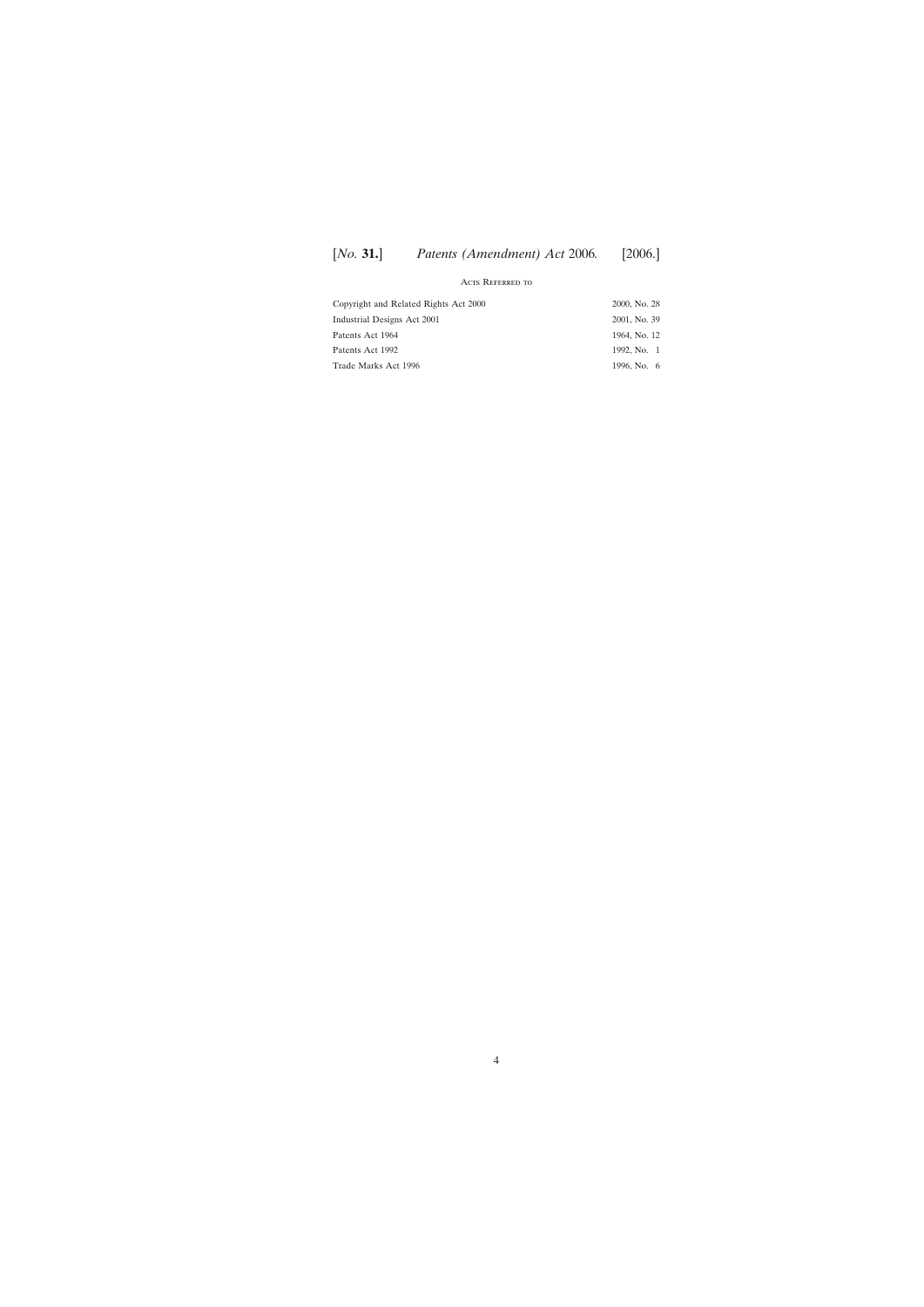<span id="page-4-0"></span>

*Number* 31 *of* 2006

————————

# ———————— **PATENTS (AMENDMENT) ACT 2006** ————————

AN ACT TO GIVE EFFECT TO CERTAIN PROVISIONS OF THE AGREEMENT ON TRADE-RELATED ASPECTS OF INTELLECTUAL PROPERTY RIGHTS ANNEXED TO THE AGREEMENT ESTABLISHING THE WORLD TRADE ORGANISATION DONE AT MARRAKESH ON 15 APRIL 1994; TO GIVE FURTHER EFFECT TO THE EUROPEAN PATENT CONVENTION SIGNED AT MUN-ICH ON 5 OCTOBER 1973; TO GIVE EFFECT TO THE PATENT LAW TREATY ADOPTED AT GENEVA ON 1 JUNE 2000; TO MAKE FURTHER PROVISION IN RESPECT OF MATTERS RELATING TO INTELLEC-TUAL PROPERTY AND FOR THOSE PURPOSES TO AMEND AND EXTEND THE PATENTS ACT 1992, THE TRADE MARKS ACT 1996, THE COPYRIGHT AND RELATED RIGHTS ACT 2000 AND THE INDUSTRIAL DESIGNS ACT 2001 AND TO PROVIDE FOR RELATED MATTERS.

[11*th December*, 2006]

## BE IT ENACTED BY THE OIREACHTAS AS FOLLOWS:

**1**.—In this Act—

Definitions.

"Principal Act" means the Patents Act 1992;

"1996 Act" means the Trade Marks Act 1996.

**2**.—Section 2 of the Principal Act is amended in subsection  $(1)$ — Interpretation

(section 2 of Principal Act).

(*a*) by inserting the following after the definition of "the Act of 1964":

" 'Agreement establishing the World Trade Organisation' means the Agreement establishing the World Trade Organisation done at Marrakesh on 15 April 1994, as amended or supplemented by any protocol to that Agreement which is for the time being in force in the State;",

(*b*) by inserting the following after the definition of "assignee":

" 'Board of Appeal' means a Board of Appeal referred to in Article 21 of the European Patent Convention;",

(*c*) in paragraph (i) of the definition of "designate", by inserting ", and includes a reference to a country being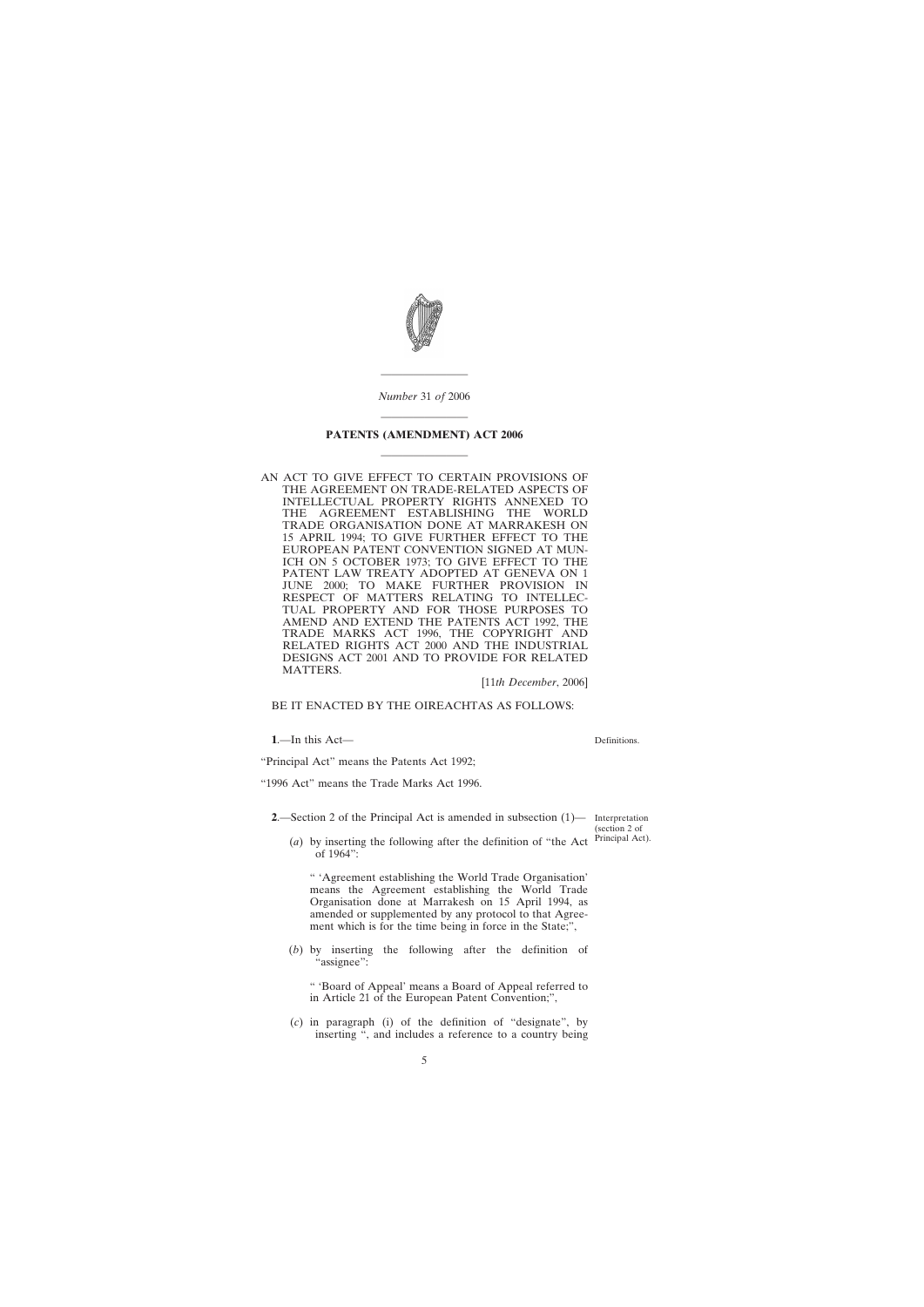treated as designated in pursuance of the European Patent Convention or the Treaty" after "invention",

<span id="page-5-0"></span>(*d*) by inserting the following after the definition of "divisional application":

" 'Enlarged Board of Appeal' means the Enlarged Board of Appeal referred to in Article 22 of the European Patent Convention;",

- (*e*) in the definition of "European Patent Convention", by inserting ", as amended for the time being" after "1973",
- (*f*) by inserting the following after the definition of "the Journal":

" 'member of the World Trade Organisation' means a party to the Agreement establishing the World Trade Organisation;",

and

(*g*) by inserting the following after the definition of "the Treaty":

" 'TRIPs Agreement' means the Agreement on Trade-Related Aspects of Intellectual Property Rights annexed to the Agreement establishing the World Trade Organisation;".

**3**.—Section 9 of the Principal Act is amended—

- (*a*) in subsection (1), by inserting ", in all fields of technology," after "An invention", and
- (*b*) by deleting subsections (4) and (5).
- **4**.—Section 10 of the Principal Act is amended—
	- (*a*) in paragraph (*a*), by substituting "commercial exploitation" for "publication or exploitation",
	- (*b*) in paragraph (*b*), by substituting "thereof;" for "thereof.",
	- (*c*) by inserting the following after paragraph (*b*):
		- "(*c*) a method for treatment of the human or animal body by surgery or therapy and a diagnostic method practised on the human or animal body.",
	- (*d*) by renumbering the existing provision as subsection (1) of that section, and
	- (*e*) by inserting the following:

"(2) Subsection  $(1)(c)$  shall not apply to products, in particular substances or compositions, for use in any such method.".

Patentable inventions (section 9 of Principal Act).

Exceptions to patentability (section 10 of Principal Act).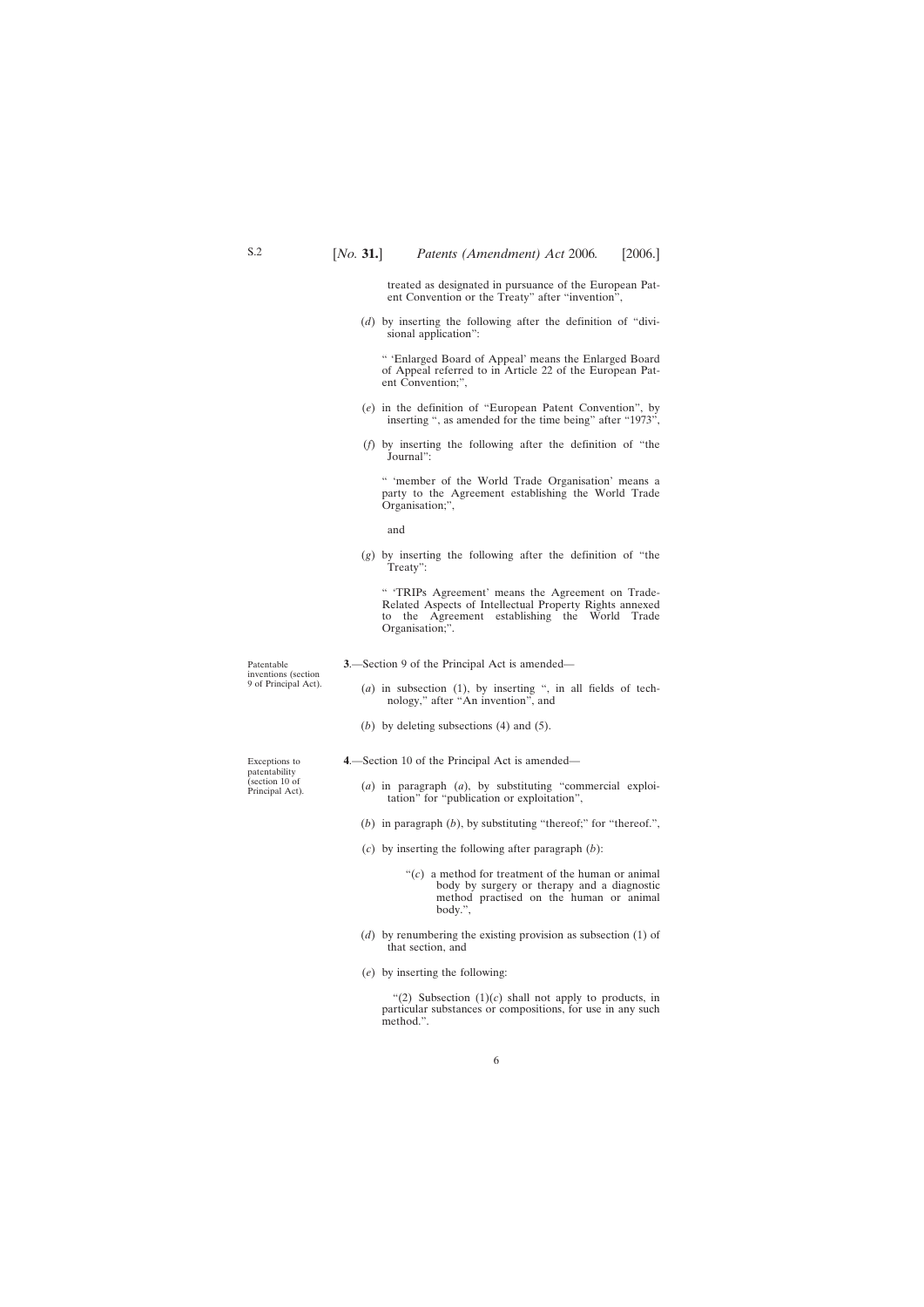<span id="page-6-0"></span>**5.**—Section 11 of the Principal Act is amended by substituting the Novelty (section 11 following for subsection (4):

of Principal Act).

"(4) The provisions of subsections (2) and (3) shall not exclude the patentability of any substance or composition, comprised in the state of the art, for use in a method referred to in section  $10(1)(c)$  provided that its use for any such method is not comprised in the state of the art.

(5) The provisions of subsections (2) and (3) shall also not exclude the patentability of any substance or composition referred to in subsection (4) for any specific use in any method referred to in section  $10(1)(c)$ , provided that such use is not comprised in the state of the art."

**6**.—Section 23 of the Principal Act is amended by substituting the Date of filing following for that section:

application (section 23 of Principal Act).

"Date of filing

 $23$ .—(1) The date of filing of a patent application shall be taken to be the earliest date on which the applicant paid the filing fee and filed documents which contain—

- (*a*) an indication that a patent is sought,
- (*b*) information identifying the applicant or information sufficient to enable that person to be contacted by the Office, and
- (*c*) (i) a description of the invention for which a patent is sought even where the description does not comply with other requirements of this Act or with any requirements that may be prescribed, or
	- (ii) a reference, complying with any relevant requirements that may be prescribed, to a previously filed application made by the applicant or the applicant's predecessor in title.

(2) It is immaterial for the purposes of subsection  $(1)(c)(i)$  whether the description of the invention concerned is in, or is accompanied by a translation into, a language accepted by the Office in accordance with any requirements that may be prescribed.

(3) If the Minister prescribes a later date for payment of the filing fee under section 18(3), the date of filing referred to in subsection (1) shall be the date on which the documents referred to in subsection (1) are filed.

(4) Where documents filed at the Office do not satisfy all of the conditions specified in subsection (1), the Controller shall as soon as practicable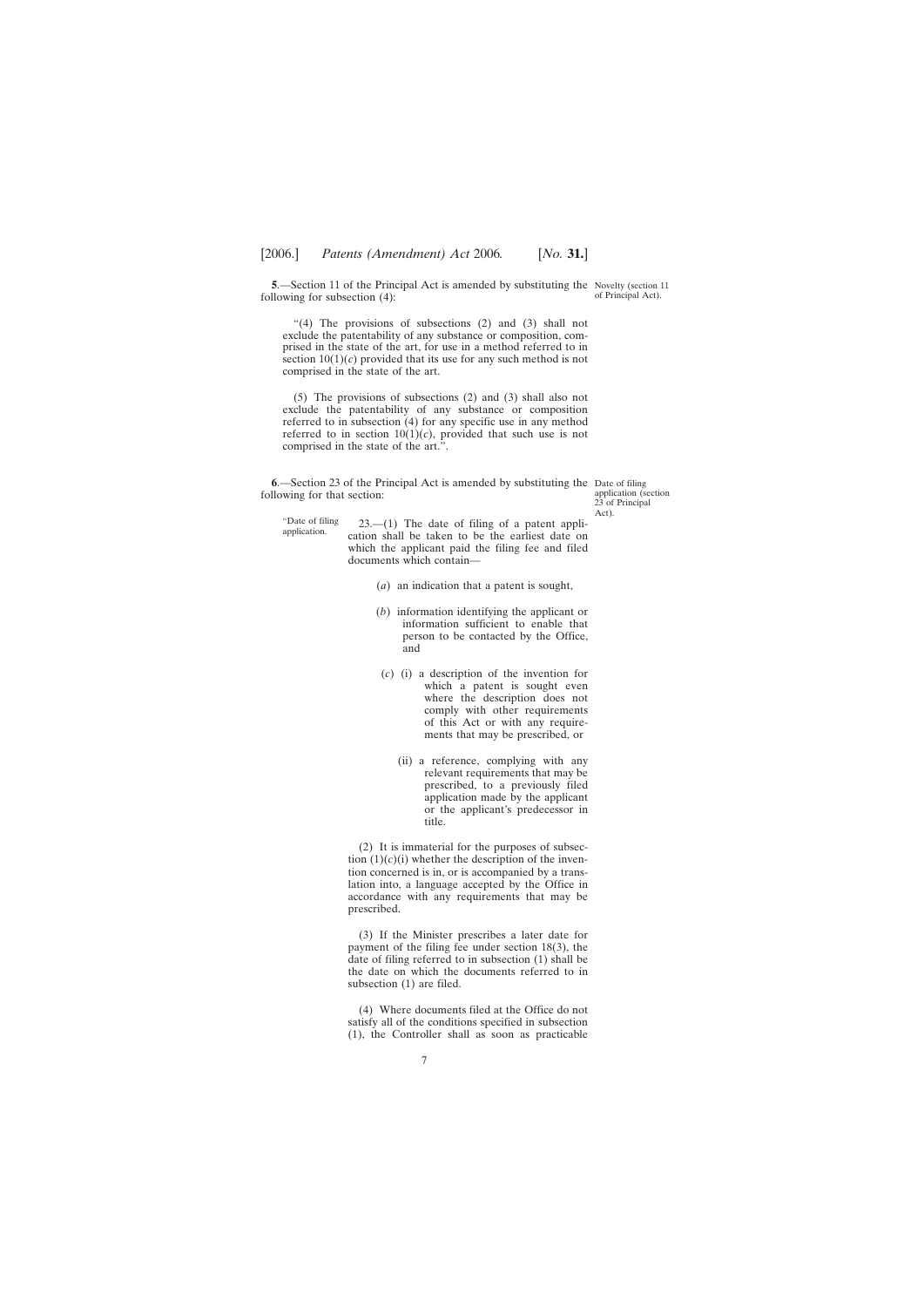after the filing of those documents notify the applicant of the further documents required to be filed in order for the application to have a date of filing.

(5) Where documents filed at the Office satisfy all the conditions specified in subsection (1), the Controller shall as soon as practicable after the filing of the last of those documents notify the applicant of—

- (*a*) the date of filing the application, and
- (*b*) the requirements that must be complied with, and the periods within which they are required by this Act or rules made under this Act to be complied with, if the application is not to be treated as having been withdrawn.

(6) If any drawing or a part of a description referred to in the application is filed later than the date of filing accorded to the application by virtue of subsection (1), the Controller shall give the applicant an opportunity of requesting, within the prescribed period, that the date on which the drawing or that part of the description was filed shall be treated as being, for the purposes of this Act, the date of filing the application, and—

- (*a*) if the applicant makes any such request, the date of filing the drawing or that part of the description shall be so treated,
- (*b*) if the request is not made, any reference to the drawing or that part of the description in the application shall be deemed to be deleted.

(7) If any drawing or part of a description referred to in the application has not been filed, the Controller shall invite the applicant to file the drawing or that part of the description within the prescribed period, and—

- (*a*) if the drawing or part of the description is subsequently filed within the prescribed period, the date on which it is filed shall be treated for the purposes of this Act as the date of filing the application,
- (*b*) if the drawing or part of the description is not so filed, any reference to the drawing or part of the description in the application shall be deemed to be deleted.

(8) Where the applicant, subsequent to the date of filing under subsection (1), files a missing part of the description or a missing drawing, subsection  $(6)(a)$  or  $(7)(a)$  shall not apply where-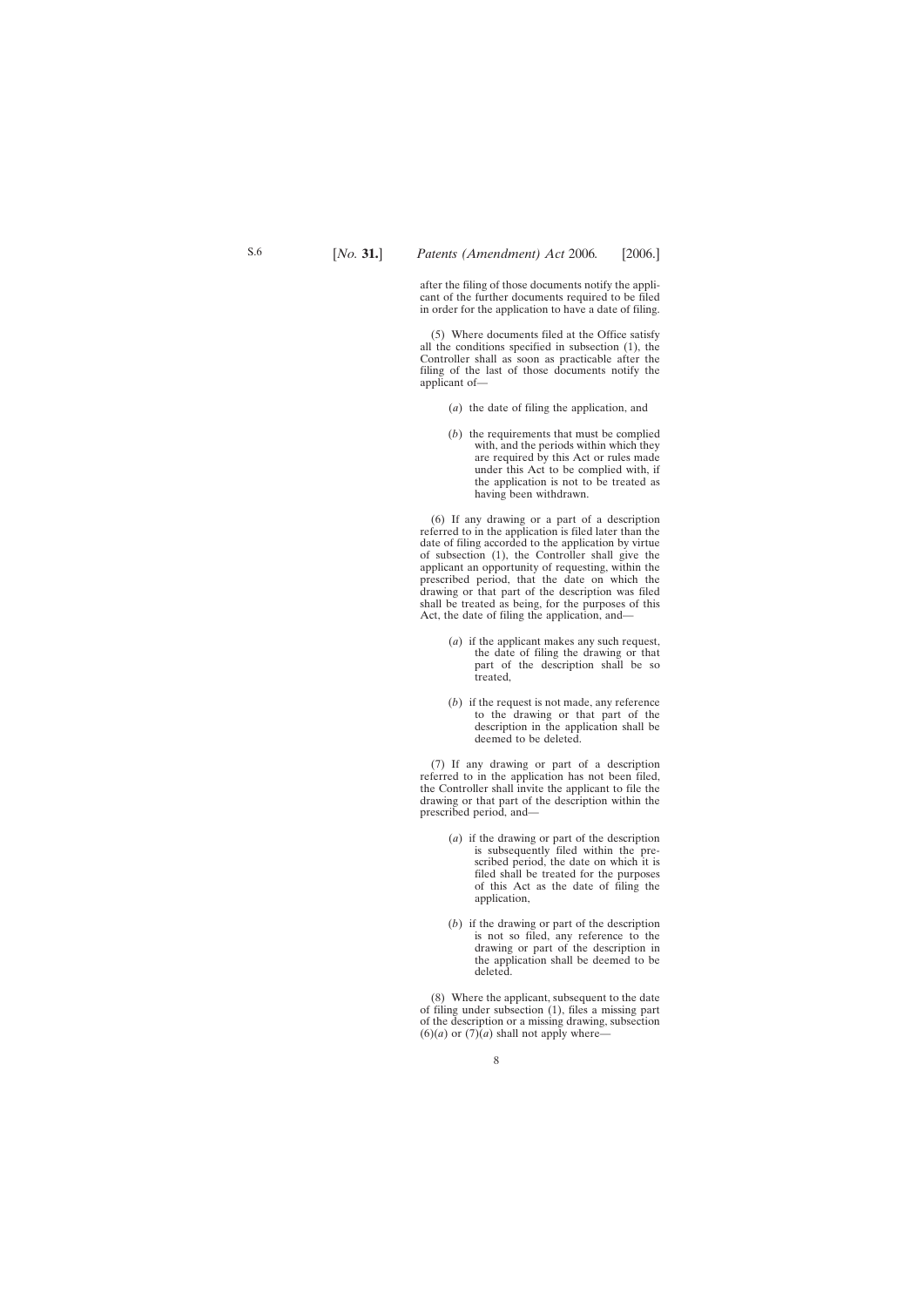- <span id="page-8-0"></span>(*a*) on or before the date which is the date of filing the application under subsection (1) a declaration is made under section 26(1) in, or in connection with, the application, and
- (*b*) the applicant makes a request for subsection  $(6)(a)$  or  $(7)(a)$ , as the case may be, not to apply and that request complies with the prescribed requirements and is made within the prescribed period.

(9) An application which has a date of filing under this section or is deemed to have a date of filing accorded to it by virtue of section 24 or 81 shall be treated as withdrawn where any of the following applies:

- (*a*) the filing fee has not been paid within the prescribed period;
- (*b*) one or more claims or the abstract has not been filed within the relevant prescribed period;
- (*c*) where a reference to a previously filed application has been filed as referred to in subsection  $(1)(c)(ii)$ , the applicant fails to file at the Office—
	- (i) a description of the invention for which a patent is sought, before the end of the prescribed period,
	- (ii) a copy of the application referred to, complying with the relevant prescribed requirements, before the end of the prescribed period.

(10) This section applies to patent applications filed on or after the coming into operation of this section.".

**7**.—Section 25 of the Principal Act is amended—

Priority right (section 25 of Principal Act).

- (*a*) in subsection (1), by the insertion after "the Paris Convention for the Protection of Industrial Property" of "or to the Agreement establishing the World Trade Organisation",
- (*b*) in subsection (5), by the insertion after "the Paris Convention for the Protection of Industrial Property" of "or which is not a party to the Agreement establishing the World Trade Organisation", and
- (*c*) after subsection (5), by the insertion of the following:

"(6) In this section a 'state party to the Agreement establishing the World Trade Organisation' means a member of the World Trade Organisation and, for the purposes of subsection (5), every country or territory shall be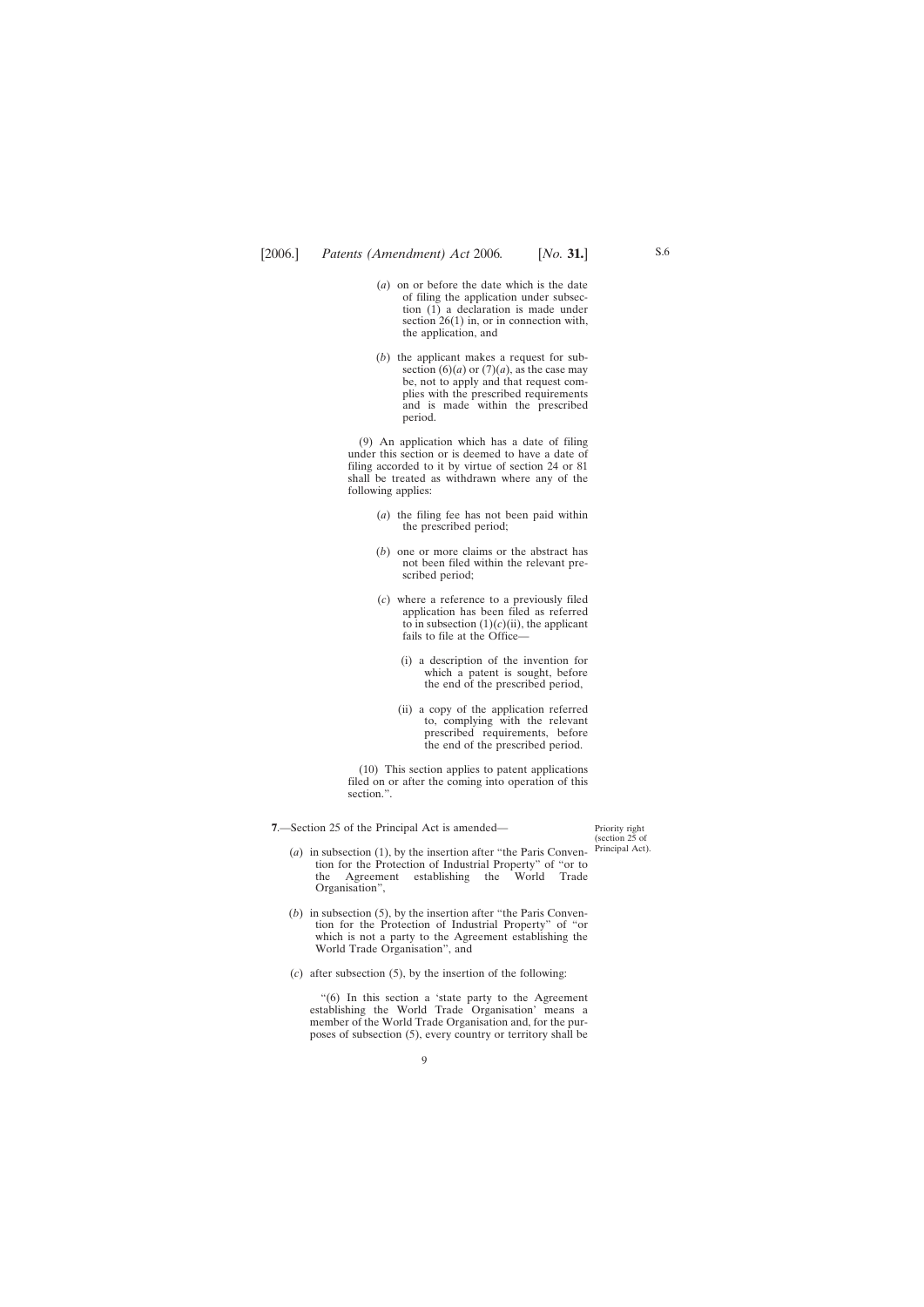taken to be a state in the case of which an order may be made under that subsection.".

<span id="page-9-0"></span>Withdrawal of application (section 33 of Principal Act).

**8**.—Section 33 of the Principal Act is amended by inserting the following after subsection (1):

"(1A) Subsection (1) does not affect the power of the Controller under section 110 to correct an error or mistake in the withdrawal of an application.".

Reinstatement of applications.

**9**.—Part II of the Principal Act is amended by inserting the following sections after section 35 but in Chapter IV of that Part:

"Reinstatement of applications. 35A.—(1) This section shall not apply to a pat-ent application which has lapsed by reason of the failure to pay any renewal fee and section 35(3) shall continue to apply to any such application.

> (2) Where an application for a patent is refused or is treated as having been withdrawn, as a direct consequence of a failure by the applicant to comply with a requirement of this Act or rules made thereunder within a period which is prescribed or specified by the Controller, subject to subsection (3), the Controller shall reinstate the application only if—

- (*a*) the applicant requests the Controller to do so,
- (*b*) the request complies with the prescribed requirements, and
- (*c*) the Controller is satisfied that the said failure to comply occurred despite reasonable care having been taken to so comply.

(3) The Controller shall not reinstate the application if the period referred to in subsection  $(2)$  is prescribed or specified by the Controller—

- (*a*) in relation to any proceedings before the Controller pursuant to Part VIII,
- (*b*) for the purposes of section 25(1), or
- (*c*) for the purposes of a request under this section or section 118A.

(4) Where the application for a patent was made by 2 or more persons jointly, a request under subsection (2) may, with the leave of the Controller, be made by one or more of them without joining the others.

(5) Where the application has been published under section 28 and it appears to the Controller that reasonable care was taken to comply with the requirement within the prescribed period or, as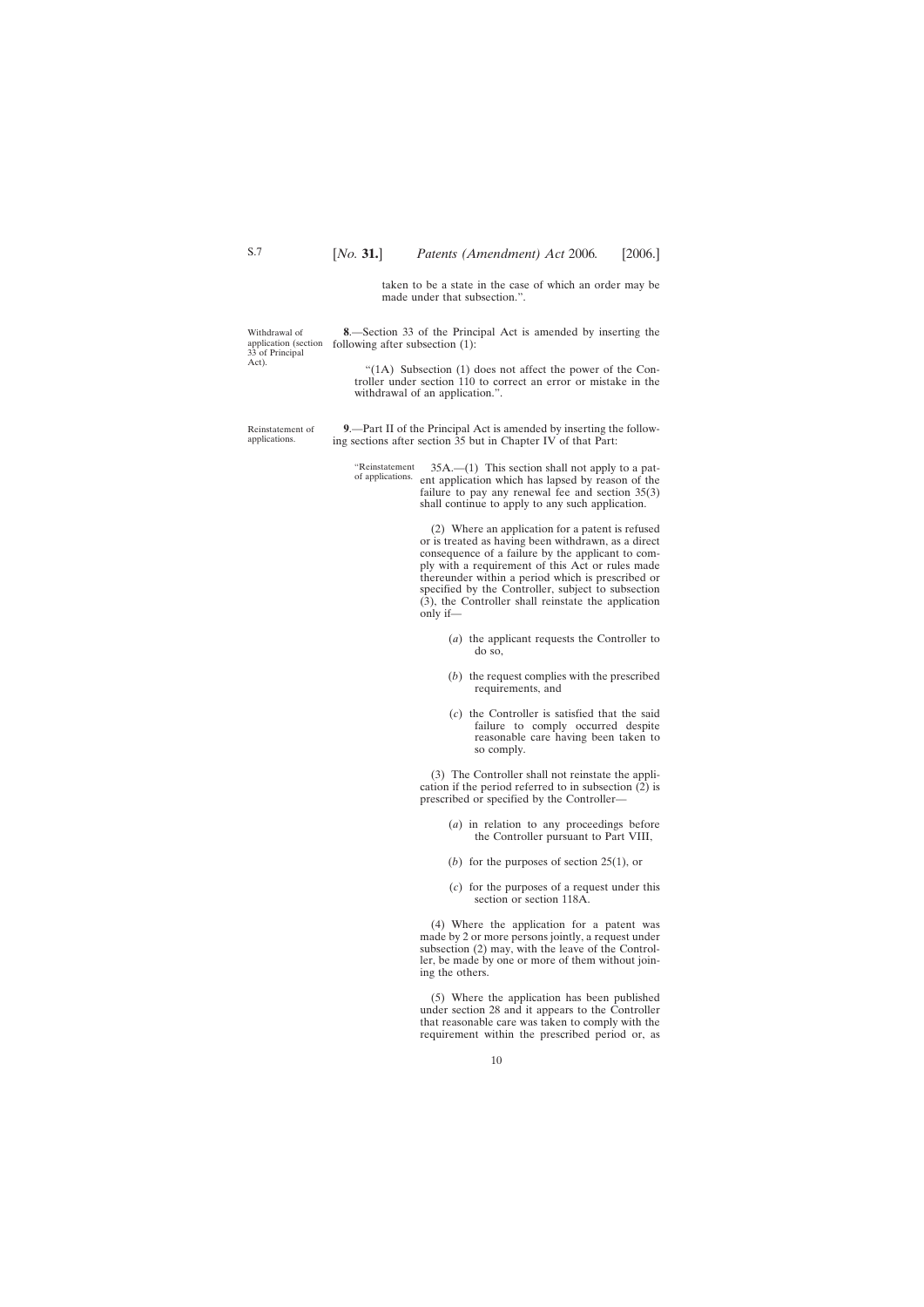the case may be, the period specified by the Controller, the Controller shall publish notice of a request under subsection (2) in the Journal and within the prescribed period any person may give notice to the Controller of opposition thereto.

(6) If notice of opposition is duly given under this section, the Controller shall notify the applicant and determine the question.

(7) Where an application is reinstated under this section the applicant shall comply with the requirement referred to in subsection (2) within the further period specified by the Controller in making the order to reinstate the application, which further period shall not be less than 2 months.

(8) Where the applicant fails to comply with subsection (7) the application shall be treated as having been withdrawn on the expiration of the period referred to in that subsection.

Effect of<br>reinstatement.

 $35B$ .—(1) Where an application is reinstated under section 35A—

- (*a*) anything done under or in relation to the application during the period between termination and reinstatement shall be treated as valid,
- (*b*) in a case where the application has been published under section 28 before its termination, anything done during the period referred to in paragraph (*a*), which would have constituted an infringement of the rights conferred by publication of the application if the termination had not occurred, shall be treated as an infringement of those rights if it was a continuation or repetition of an earlier act infringing those rights,
- (*c*) in a case where the application has been published under section 28 before its termination and, after the termination and before publication of a notice of request for its reinstatement, a person—
	- (i) began in good faith to do an act which would have constituted an infringement of the rights conferred by publication of the application if the termination had not taken place, or
	- (ii) made, in good faith, effective and serious preparations to do such an act,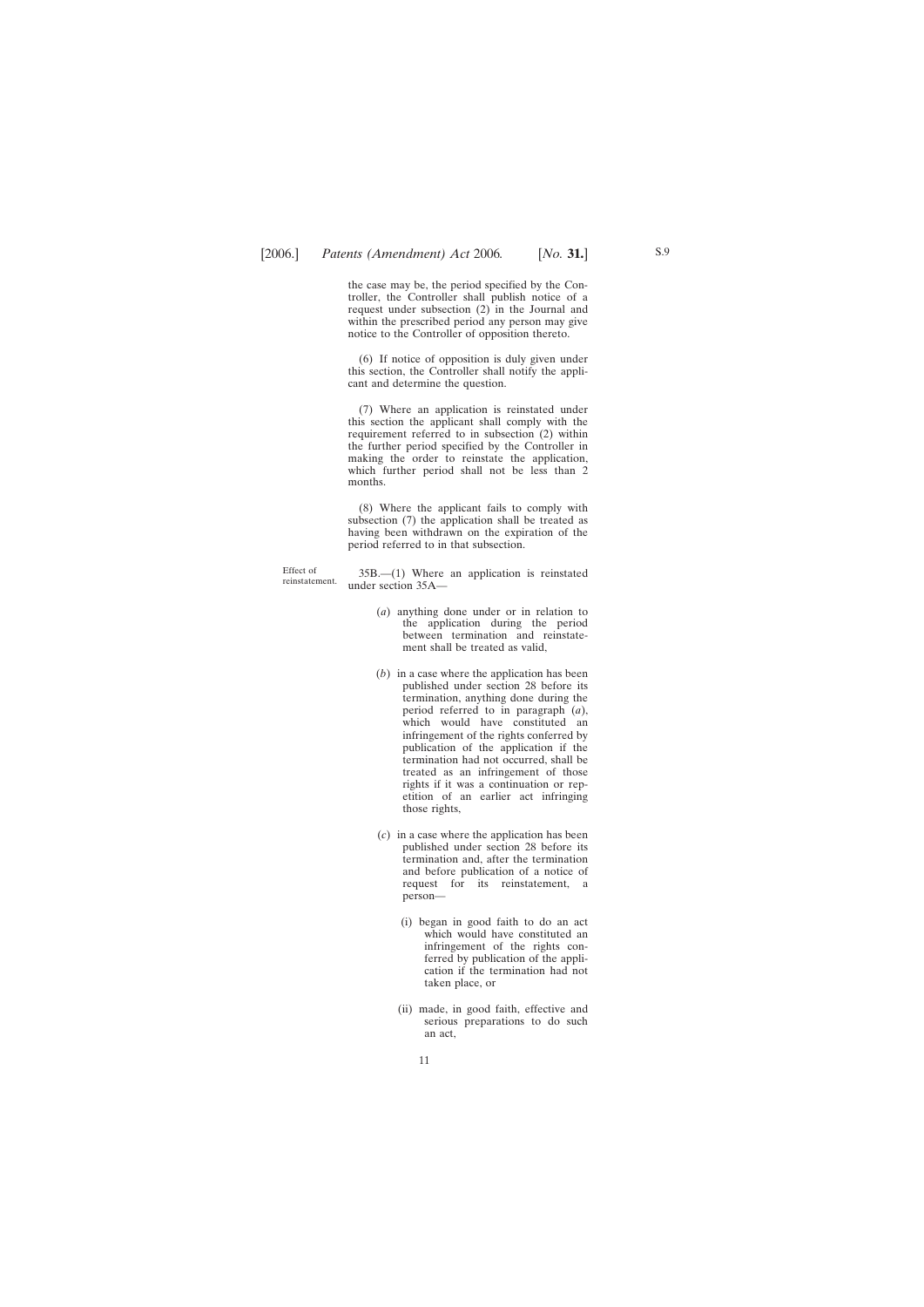the person shall have the right to continue to do the act concerned or, as the case may be, to do that act, notwithstanding the reinstatement of the application and the grant of the patent.

<span id="page-11-0"></span>(2) Paragraph (*c*) of subsection (1) does not extend to granting a licence to any person to do an act referred to in that paragraph.

(3) If the act referred to in paragraph (*c*) of subsection (1) was done, or the preparations were made to do it, in the course of a business, the person entitled to the right conferred by the said paragraph (*c*) may—

- (*a*) authorise that act to be done by any partner of that person for the time being in that business, and
- (*b*) assign the right, or transmit that right on death (or in the case of a body corporate on its dissolution), to any person who acquires that part of the business in the course of which the act was done or preparations had been made to do it.

(4) Where a product is disposed of by any person to another person in exercise of a right conferred by paragraph  $(c)$  of subsection  $(1)$  or by subsection (3), that other person and any person claiming through that other person shall be entitled to deal with the product in the same way as if it had been disposed of by the applicant.

(5) In this section 'termination', in relation to an application, means—

- (*a*) the refusal of the application, or
- (*b*) the application is treated as having been withdrawn.".

**10**.—The Principal Act is amended in section 37—

(*a*) by substituting the following for subsection (7):

"(7) An order under this section for the restoration of a patent may be made subject to such conditions as the Controller thinks fit, including, in particular, a condition requiring the entry in the register of any matter in respect of which the provisions of this Act as to entries in the register is not complied with and if any condition to which an order under this section is subject is not complied with by the proprietor of the patent, the Controller may revoke the order and give such directions consequential on the revocation as he thinks fit.",

and

(*b*) by inserting the following after subsection (7):

Restoration of lapsed patents (section 37 of Principal Act).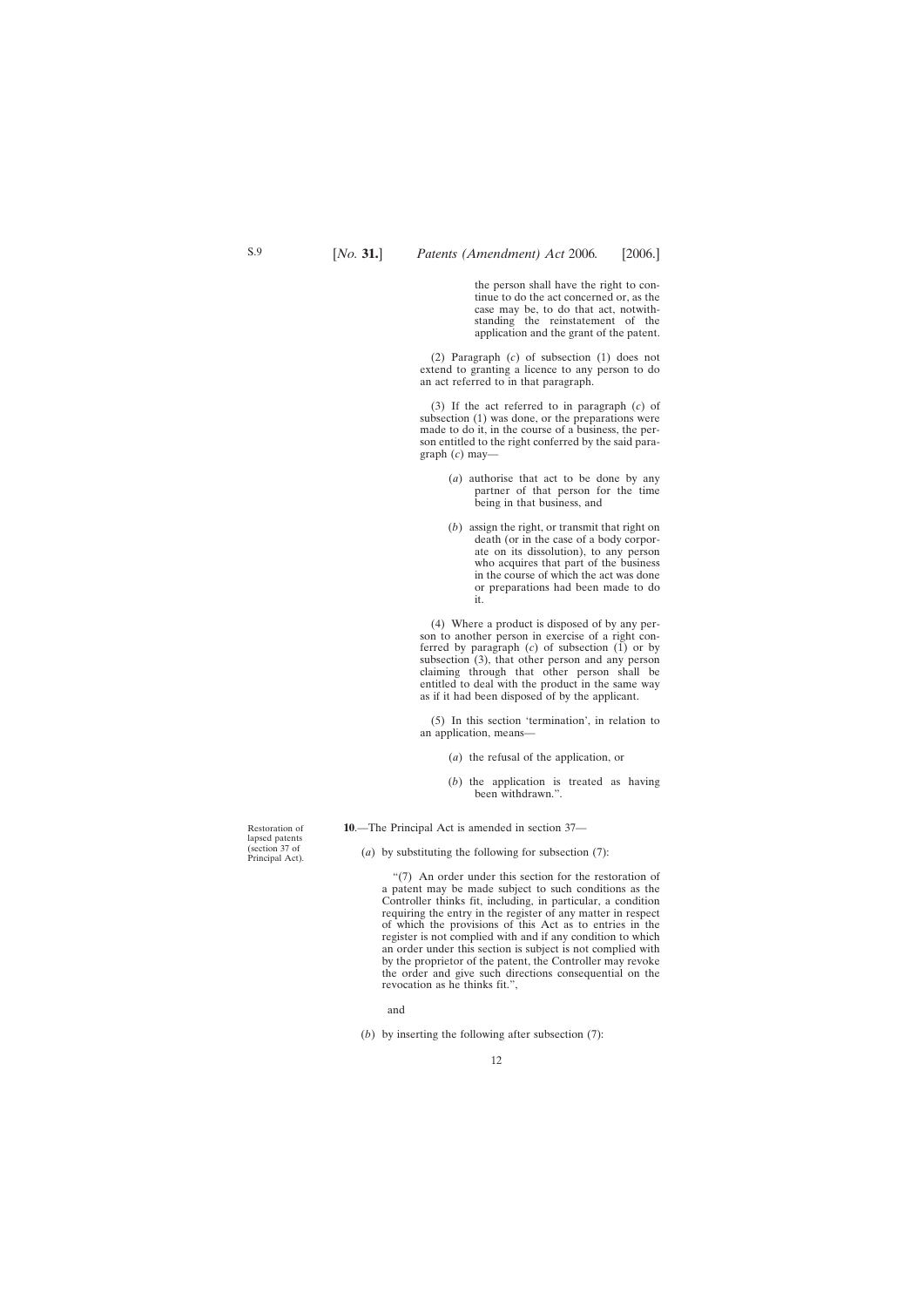"(8) An order under this section for the restoration of a patent shall have the following effect:

- (*a*) anything done under or in relation to the patent during the period beginning on the date on which the patent lapsed and ending on the date of an order under this section shall be treated as valid;
- (*b*) anything done during the period referred to in paragraph (*a*) which would have constituted an infringement if the patent had not lapsed shall be treated as an infringement—
	- (i) if it was done at a time when it was possible for the patent to be renewed during the period of extension specified for the purpose of section 36(3), or
	- (ii) if it was a continuation or repetition of an earlier infringing act;
- (*c*) where, after the expiration of the period of extension specified for the purpose of section 36(3) and before the date of publication of the application for restoration of the patent in the Journal under subsection (4), a person—
	- (i) began in good faith to do an act which would constitute an infringement of the patent if it had not lapsed, or
	- (ii) made in good faith effective and serious preparations to do such an act,

the person shall have the right to continue to do the act concerned or, as the case may be, to do that act, notwithstanding the restoration of the patent.

(9) Paragraph (*c*) of subsection (8) does not extend to granting a licence to any person to do an act referred to in that paragraph.

(10) If the act referred to in paragraph (*c*) of subsection (8) was done, or the preparations were made to do it, in the course of a business, the person entitled to the right conferred by the said paragraph (c) may—

- (*a*) authorise that act to be done by any partner of that person for the time being in that business, and
- (*b*) assign the right, or transmit that right on death (or in the case of a body corporate on its dissolution), to any person who acquires that part of the business in the course of which the act was done or preparations had been made to do it.

(11) Where a product is disposed of by any person to another person in exercise of a right conferred by paragraph (*c*) of subsection (8) or by subsection (10), that other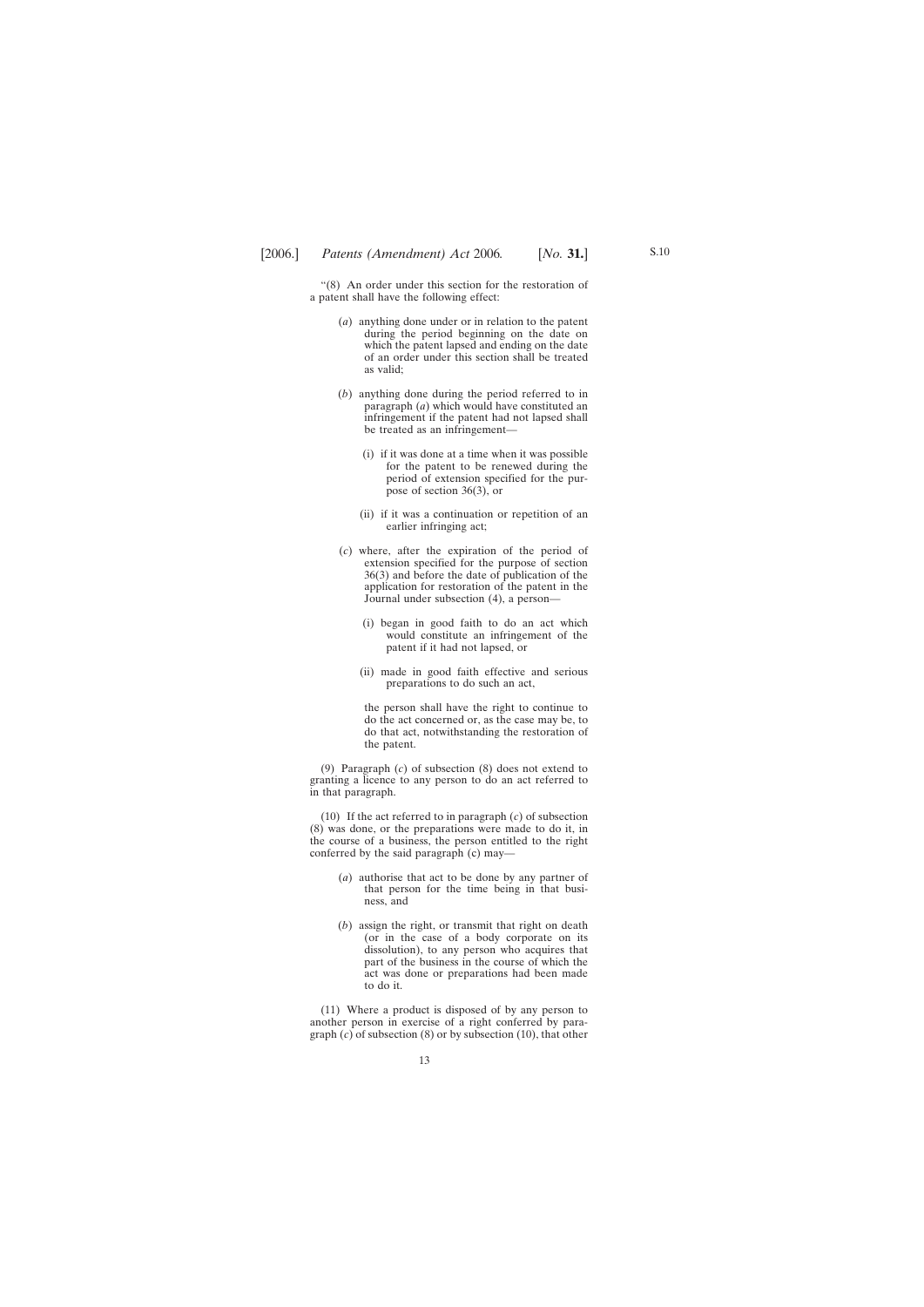person and any person claiming through that other person shall be entitled to deal with the product in the same way as if it had been disposed of by the registered proprietor of the patent.".

<span id="page-13-0"></span>Amendment after grant (section 38 of **11**.—Section 38 of the Principal Act is amended by inserting the following after subsection (6):

> "(7) In considering whether or not to allow an amendment proposed under this section the Court or the Controller shall have regard to any relevant principles applicable under the European Patent Convention.".

- **12**.—Section 42 of the Principal Act is amended—
	- (*a*) in paragraph (*d*), by the insertion after "the Union of Paris for the Protection of Industrial Property" of "or in any of the members of the World Trade Organisation", and
	- (*b*) in paragraph (*e*), by the insertion after "the Union of Paris for the Protection of Industrial Property" of "or of members of the World Trade Organisation".

Extent of protection **13**.—Section 45 of the Principal Act is amended in subsections (1) and (2) by deleting "the terms of" in each place where it occurs.

> **14**.—Section 50 of the Principal Act is amended by inserting the following after subsection (3):

"(4) The Court may also grant relief under this section in the case of a European patent designating the State on condition that the claims are limited to the Court's satisfaction by the European Patent Office at the request of the proprietor.".

**15**.—Section 53 of the Principal Act is amended by substituting the following for subsection (3):

"(3) Proceedings may not be brought under this section as regards—

- (*a*) a threat to bring proceedings for an infringement alleged to consist of making or importing a product for disposal or of using a process, or
- (*b*) a threat, made to a person who made or imported a product for disposal or used a process, to bring proceedings for an infringement alleged to consist of doing anything else in relation to that product or process.".

**16**.—Section 58 of the Principal Act is amended by the substitution for paragraph (*d*) of the following:

> "(*d*) the protection conferred by the patent has been extended by an amendment which should not have been allowed;".

Relief for infringement of partially valid patent (section 50 of Principal Act).

(section  $4\overline{5}$  of Principal Act).

Remedy for groundless threats of infringement proceedings (section 53 of Principal Act).

Principal Act).

Limitation of effect of patent (section 42 of Principal Act).

Grounds for revocation (section 58 of Principal Act).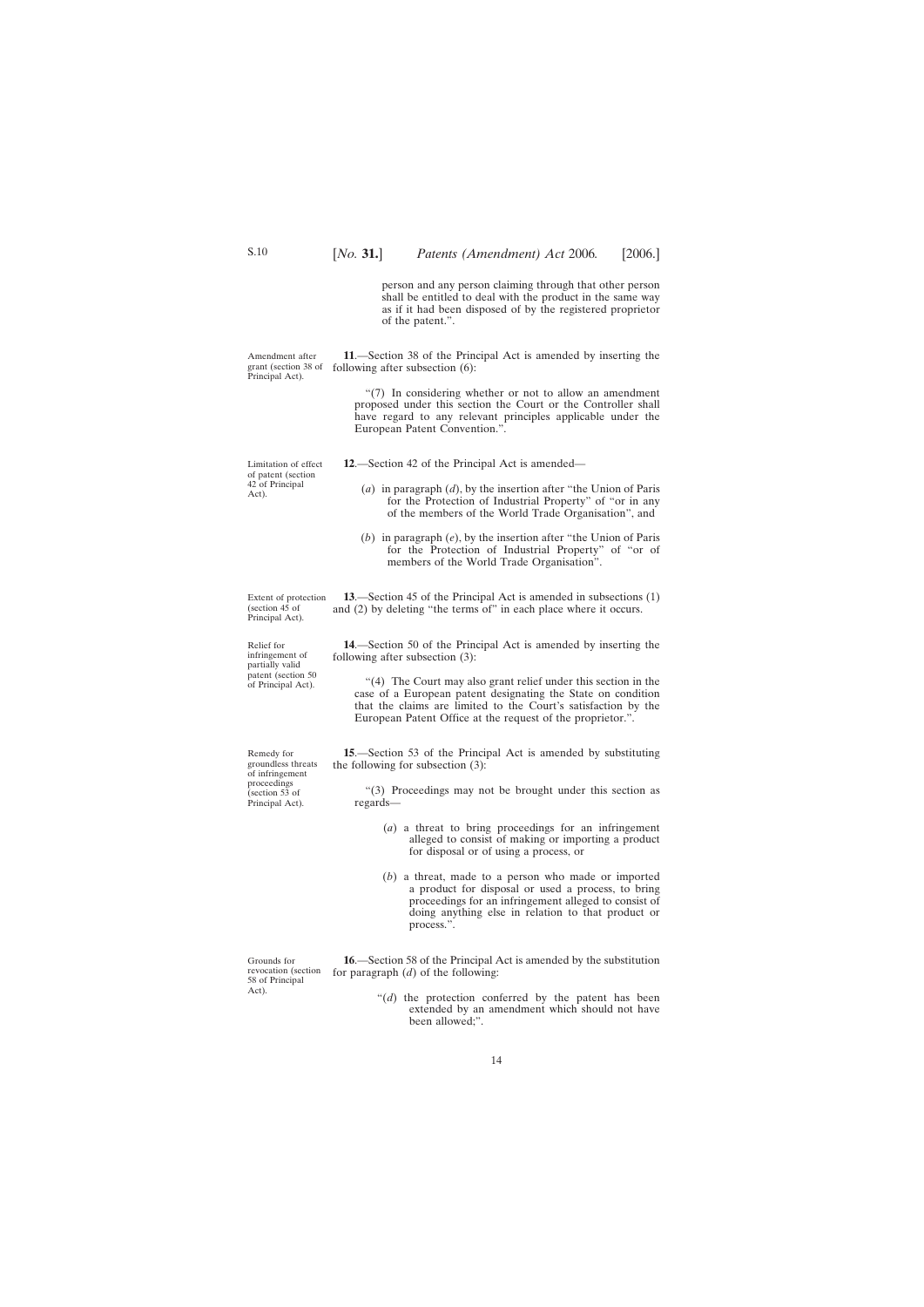<span id="page-14-0"></span>**17**.—Section 59 of the Principal Act is amended—

- (*a*) in subsection (3), by deleting ", under section 38,", and
- (*b*) by inserting the following after subsection (3):

" $(4)$  For the purposes of subsection  $(3)$ , the reference to the specification being amended is to its being amended under section 38 and also, in the case of a European patent designating the State, to its being amended under any provision of the European Patent Convention under which the claims of the patent may be limited by amendment at the request of the proprietor.".

**18**.—Section 68 of the Principal Act is amended in paragraph (*c*) Application for of subsection (2) by the substitution for "(otherwise than by the entry in register importation of goods)" of "(otherwise than by the importation of goods from a country which is not a member of the World Trade Organisation)".

**19.**—Section 70 of the Principal Act is amended by the substitution Compulsory for that section of the following:

- "Compulsory "Compulsory  $70$ .—(1) At any time after the expiration of the licences period of three years, or such other period as may be prescribed, beginning on the date of the publication of notice of grant of a patent any person may apply to the Controller for a licence under the patent, or for an entry in the register to the effect that licences under the patent are to be available as of right, on any or all of the following grounds:
	- (*a*) that—
		- (i) a demand in the State for the subject matter of the patent is not being met or is not being met on reasonable terms, or
		- (ii) a demand in the State for a product which is protected by the patent is being met by importation other than from a member of the World Trade Organisation;
	- (*b*) that the establishment or development of commercial or industrial activities in the State is unfairly prejudiced.

(2) If an invention protected by a patent (in this section referred to as 'the second patent') cannot be exploited in the State without infringing rights deriving from another patent (in this section referred to as 'the first patent') the proprietor of the second patent may apply to the Controller for a licence under the first patent to the extent necessary for the exploitation of the invention concerned, provided that such invention involves an

Examination of application for revocation (section 59 of Principal Act).

that licences of right are available (section 68 of Principal Act).

licences (section 70 of Principal Act).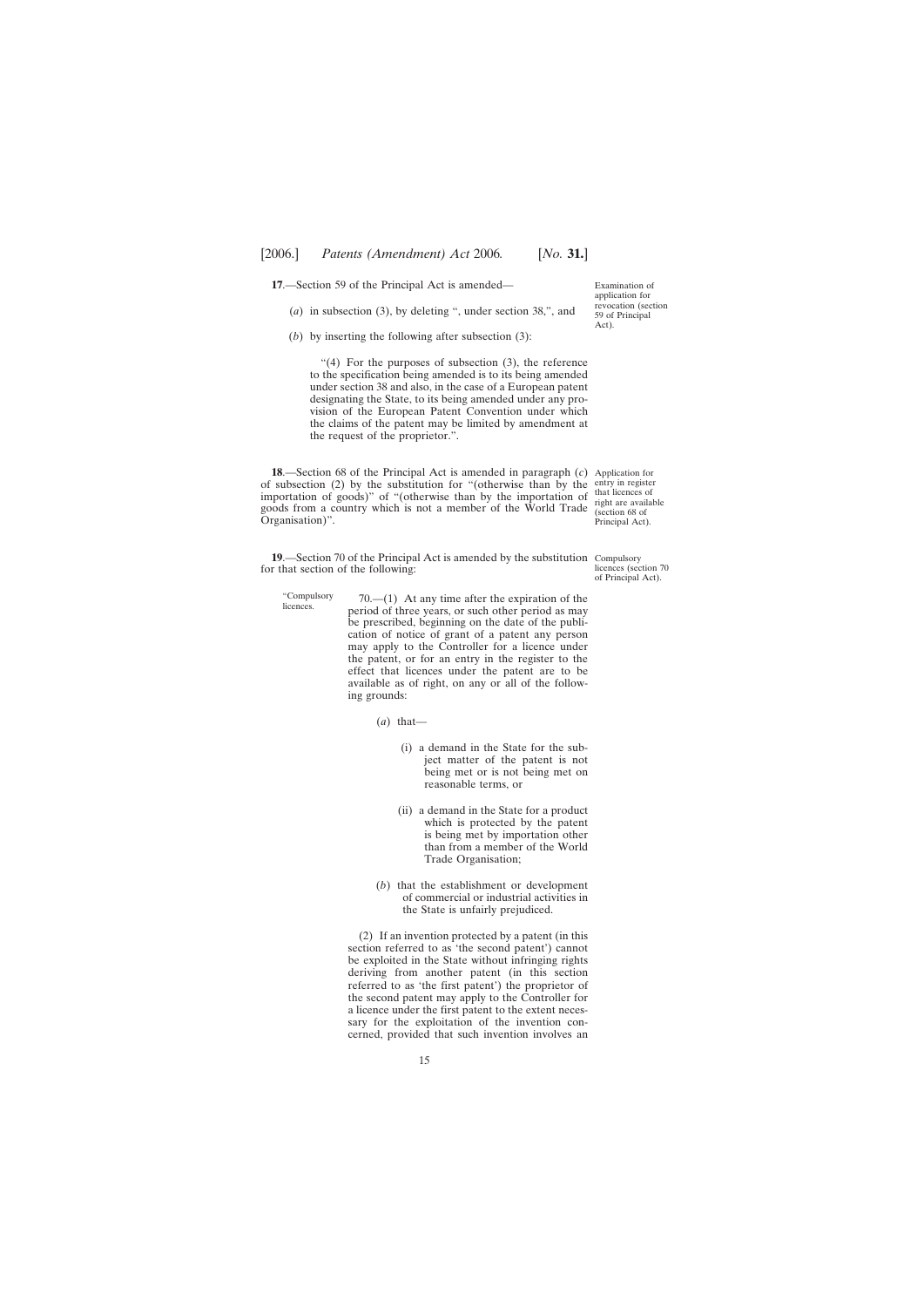important technical advance of considerable economic significance in relation to the invention claimed in the first patent.

(3) Where an application is made under this section, if the Controller is satisfied—

- (*a*) that any of the grounds specified in subsection (1) are established, or
- (*b*) that an invention protected by a patent cannot be exploited without infringing rights deriving from the first patent as referred to in subsection (2),

the Controller may make an order in accordance with the application and, where the order is for the grant of a licence, the order may require the licence to be granted upon such terms as the Controller thinks fit, provided that:

- (i) any licence granted shall be nonexclusive;
- (ii) any licence granted shall be predominantly for the supply of the market in the State;
- (iii) any licence granted may only be assigned with the prior authorisation of the Controller and with that part of the enterprise or goodwill which uses the patented invention and, in the case of a licence granted on an application under subsection (2) in respect of the first patent, the licence may only be assigned by the proprietor of the second patent in conjunction with the assignment of the second patent;
- (iv) a licence shall only be granted subject to the payment to the proprietor of the patent of adequate remuneration in the circumstances of the case, taking into account the economic value of the licence;
- (v) the scope and duration of the licence shall be limited to the purpose for which it is granted;
- (vi) any licence granted on an application under subsection (1) in respect of a patent which relates to semi-conductor technology shall only be for public non-commercial use;
- (vii) no order shall be made on an application under subsection (2) unless the proprietor of the second patent is able and willing to grant the proprietor of the first patent and the licensee of that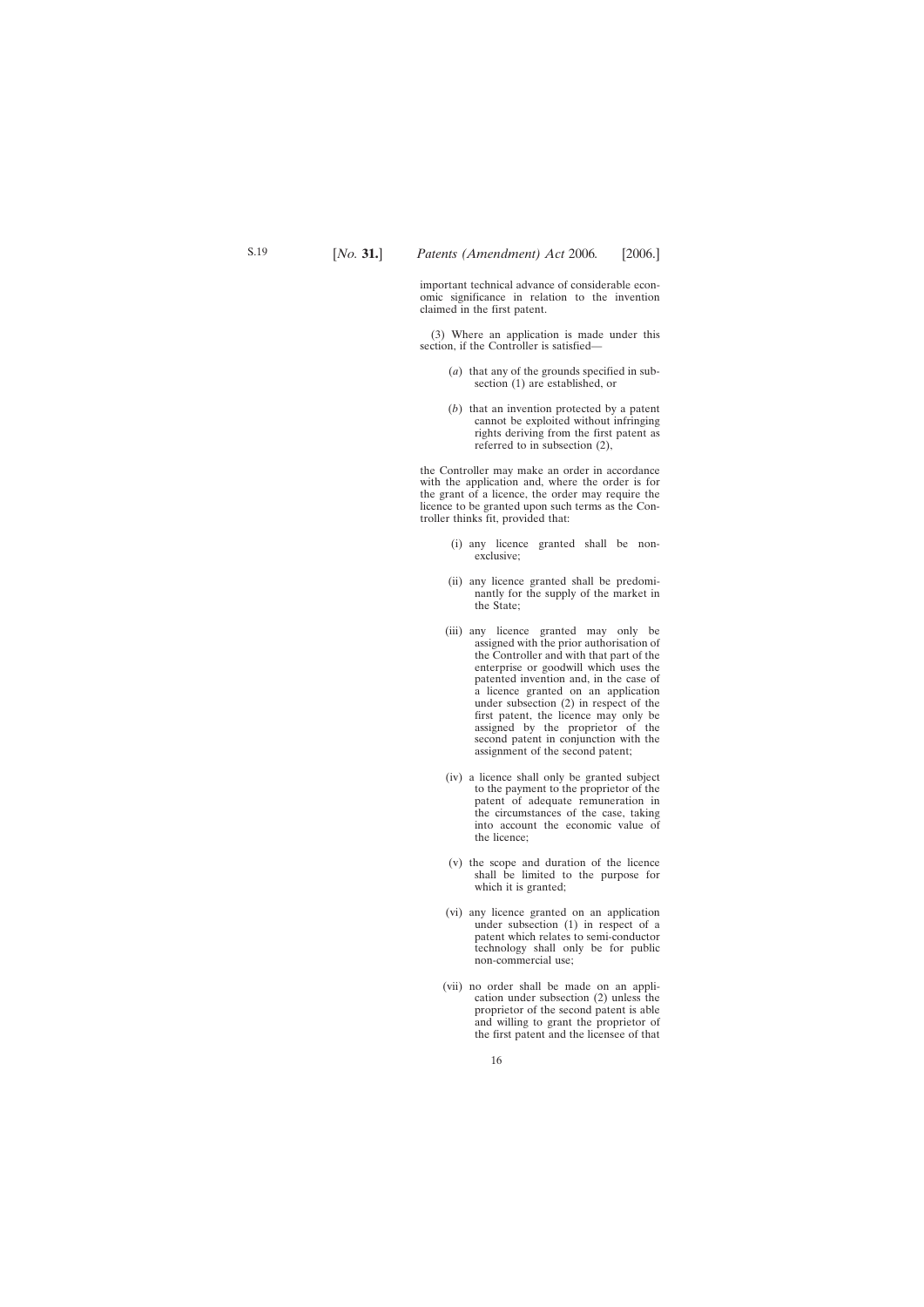proprietor a cross-licence, on reasonable terms, to use the invention claimed in the second patent.

<span id="page-16-0"></span>(4) The Controller shall, in determining whether to make an order pursuant to an application under this section, take account of the following matters, namely—

- (*a*) the nature of the relevant invention, the time which has elapsed since the grant of the patent and the measures already taken by the proprietor or any licensee to make full use of the invention,
- (*b*) the ability of any person to whom a licence would be granted under the order to exploit the patent to the public advantage, and
- (*c*) the risks to be undertaken by that person in providing capital and exploiting the patent if the application is granted.

(5) Section 68(3) shall apply to a licence granted pursuant to an order under this section as it applies to a licence granted by virtue of section 68.".

**20**.—Section 71 of the Principal Act is amended by the substitution Provisions as to for that section of the following section:

compulsory licences (section 71 of Principal Act).

"Provisions as to compulsory **licences** 

71.—(1) Where an order for the grant of a licence or for an entry in the register has been made pursuant to an application under section 70, any person may apply to the Controller to amend or cancel the order on the grounds that the circumstances which led to the order have changed or have ceased to exist and are unlikely to recur.

(2) Where the Controller is satisfied that the circumstances referred to in subsection (1) have changed or have ceased to exist and are unlikely to recur, the Controller may order the amendment or cancellation of the existing order upon such terms as the Controller thinks fit, including, in particular, terms which provide for the protection of the interests of the licensee concerned.

(3) Section 73 shall, in so far as it is applicable, apply in relation to an application under subsection (1).

(4) Where, following an application under subsection (1), an order is amended, subsections (1), (2) and (3) shall, in so far as they are applicable, apply in relation to the order so amended.".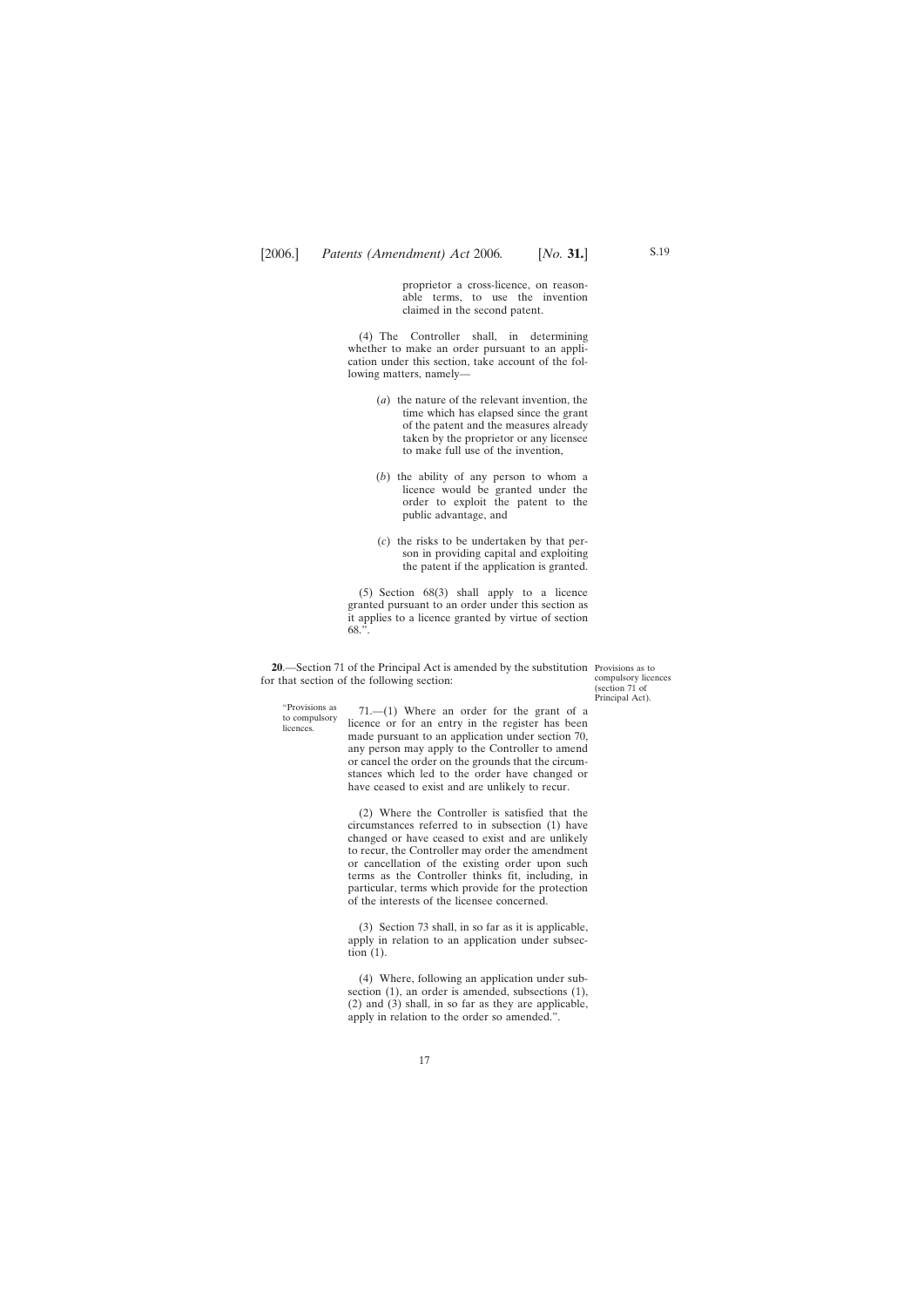<span id="page-17-0"></span>Procedure on applications under sections 70 and 72 (section 73 of Principal Act).

**21**.—Section 73 of the Principal Act is amended—

- (*a*) in subsection (1), by the insertion after "upon which the application is based" of "and shall be accompanied by evidence indicating that the applicant sought to obtain a licence from the proprietor of the patent but has been unable to obtain such a licence on reasonable terms and within a reasonable time", and
- (*b*) after subsection (1), by the insertion of the following:

"(1A) The Controller may, when so requested by the applicant, dispense with the evidence referred to in subsection  $(1)$ —

- (*a*) where there exists a national emergency or other circumstances of extreme urgency, or
- (*b*) in the case of an application for a licence for public non-commercial use:

Provided that the proprietor of the relevant patent has been informed as soon as reasonably practicable of the intention of the applicant to apply to the Controller for a licence under the patent.".

**22**.—Section 74 of the Principal Act is amended in subsection (1) by the substitution for "section 70 or 72" of "section 70, 71 or 72".

**23**.—Section 75 of the Principal Act is amended—

- (*a*) in subsections (2) and (3), by the substitution for "section 70 or 72" of "section 70, 71 or 72" in each place it occurs, and
- (*b*) in subsection (3), by the insertion after "European Economic Community" of "or with the TRIPs Agreement".

**24**.—Section 92 of the Principal Act is amended in subsection (3) by inserting "or by any other enactment" after "by this Act".

**25**.—Section 96 of the Principal Act is amended in subsection (6)—

- (*a*) by renumbering that subsection as paragraph (*a*) of that subsection,
- (*b*) by inserting "and subject to paragraph (*b*)" after "this Act", and
- (*c*) by inserting the following paragraph:
	- "(*b*) Where a written statement of the grounds of the order or decision of the Controller, in the exercise of his discretionary power, has been requested in the prescribed manner and within the prescribed period by a party to the proceedings, the period of three months shall begin on the date on which the written statement is furnished to the party requesting it.".

Appeals and references to arbitrator (section 74 of Principal Act).

Supplementary provisions as to licences (section 75 of Principal Act).

Evidence before Controller (section 92 of Principal Act).

Appeals from decisions of Controller (section 96 of Principal Act).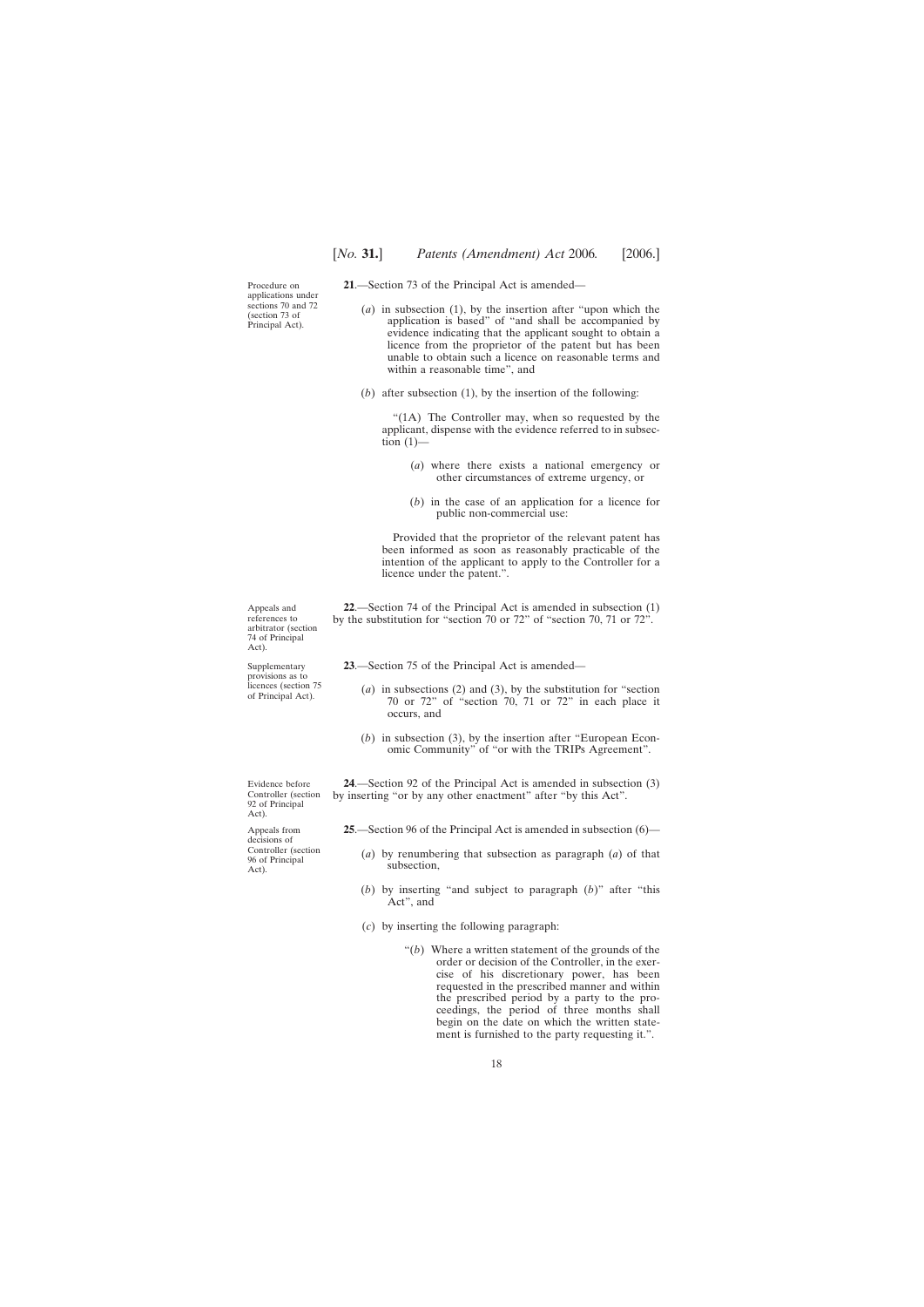<span id="page-18-0"></span>**26**.—Section 110 of the Principal Act is amended—

(*a*) by inserting the following after subsection (2):

"(2A) Where the Controller is requested to correct an error or mistake in a withdrawal of an application for a patent, which application was published under section 28 and details of the withdrawal were published by the Controller, the Controller shall publish notice of the request in the Journal.

(2B) Where the Controller has published a notice in accordance with subsection (2A) any person may within a prescribed period give notice to the Controller of opposition to the request.

(2C) If notice of opposition is given under subsection (2B), the Controller shall notify the person who made the request and shall determine the matter.

(2D) Where the Controller decides to allow a request under this section to correct an error or mistake in a withdrawal of an application for a patent and notice of the request was published in the Journal under subsection (2A), the Controller shall make an order restoring the application and publish notice of the restoration in the Journal.",

and

(*b*) in subsection (3), by inserting "other than a request to correct an error or mistake in a withdrawal of an application for a patent referred to in subsection (2A)," after "subsection  $(1)$ ,".

**27.**—The Principal Act is amended by inserting the following Effect of restoring a section after section 110:

| "Effect of<br>restoring a<br>withdrawn<br>application<br>under section<br>110. | $110A. - (1)$ Where-                                                                                                     | section 110 of the<br>Principal Act. |
|--------------------------------------------------------------------------------|--------------------------------------------------------------------------------------------------------------------------|--------------------------------------|
|                                                                                | (a) the Controller is requested to correct an<br>error or mistake in a withdrawal of an<br>application for a patent, and |                                      |
|                                                                                | $(b)$ an application for a patent has been<br>restored in accordance with that<br>request,                               |                                      |

the following provisions apply:

- (i) anything done under or in relation to the application during the period between the application being withdrawn and its restoration shall be treated as valid;
- (ii) where the Controller has published notice of the request referred to in section 110(2A), anything done during the period referred to in subparagraph (i) which would have constituted an infringement of the rights conferred by

Correction of errors (section 110 of Principal Act).

withdrawn application under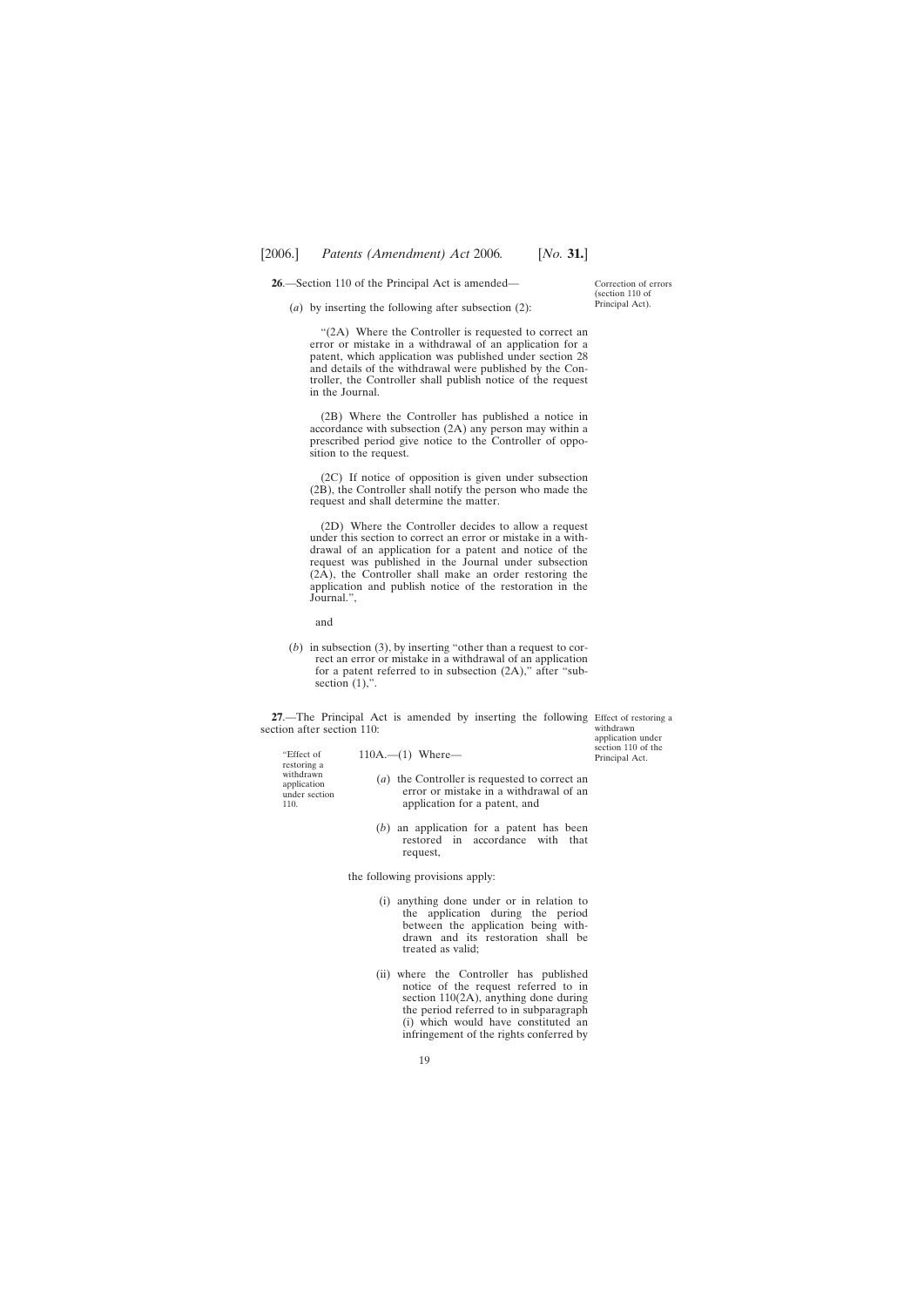publication of the application if the application had not been withdrawn shall be treated as an infringement of those rights if it was a continuation or repetition of an earlier act infringing those rights;

- (iii) where the Controller has published notice of the request referred to in section 110(2A) and, after the withdrawal of the application and before publication of the notice, a person—
	- (I) began in good faith to do an act which would have constituted an infringement of the rights conferred by publication of the application if the withdrawal had not taken place, or
	- (II) made, in good faith, effective and serious preparations to do such an act,

the person shall have the rights conferred by subsection (2).

(2) The person referred to in subsection  $(1)(iii)$ shall have the right to continue to do the act concerned or, as the case may be, to do that act, notwithstanding the restoration of the application and the grant of the patent.

(3) Subsection (2) does not extend to granting a licence to any person to do an act referred to in subsection  $(1)(iii)$ .

(4) If the act referred to in subsection  $(1)(iii)$ was done, or the preparations were made to do it, in the course of a business, the person entitled to the right conferred by subsection (2) may—

- (*a*) authorise that act to be done by any partner of that person for the time being in that business, and
- (*b*) assign the right, or transmit that right on death (or in the case of a body corporate on its dissolution), to any person who acquires that part of the business in the course of which the act was done or preparations had been made to do it.

(5) Where a product is disposed of by any person to another person in exercise of a right conferred by subsection (2) or (4) that other person and any person claiming through that other person shall be entitled to deal with the product in the same way as if it had been disposed of by the applicant.".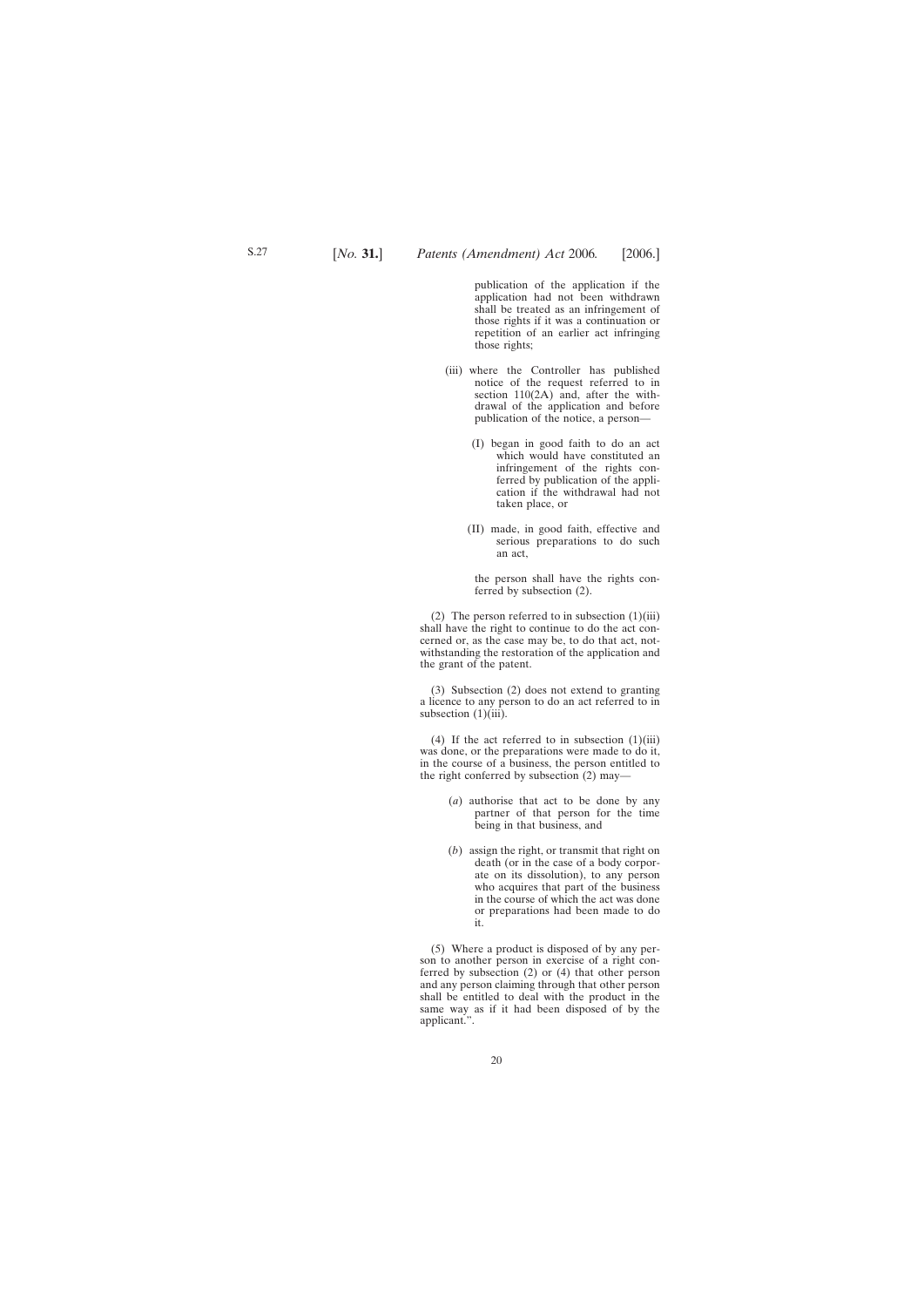<span id="page-20-0"></span>**28**.—The Principal Act is amended by inserting the following Extension of time section after section 118 but in Part XI:

"Extension of time limits specified by Controller.

118A.—(1) If an applicant for, or proprietor of, a patent fails to observe any time limit specified by the Controller the applicant or proprietor may request an extension of time in accordance with the prescribed requirements.

(2) Subject to subsections (5) and (6), the Controller shall grant the request, provided that the prescribed requirements are complied with.

(3) An extension of a time limit granted under subsection (2) shall expire at the end of the period prescribed for the purposes of this section.

(4) If the request for an extension of time is granted, the legal consequences of the failure to observe the time limit specified by the Controller shall be deemed not to have ensued.

(5) Where a time limit has been extended under subsection (2) any further request for an extension of time may be granted by the Controller subject to the conditions that the Controller sees fit.

(6) This section does not apply to proceedings before the Controller pursuant to Part VIII.".

**29**.—Section 119 of the Principal Act is amended—

- (*a*) in subsection (2), by inserting ", limitation" after "amendment",
- (*b*) in subsection  $(4)$ 
	- (i) by inserting ", limited" after "amended" and
	- (ii) by inserting "or limitation" after "amendment",
- $(c)$  in subsection  $(5)$ 
	- (i) by substituting the following for paragraph (*a*):
		- "(*a*) under the European Patent Convention a European patent designating the State—
			- (i) is revoked for failure to observe a time limit and is subsequently restored, or
			- (ii) is revoked by the Board of Appeal and is subsequently restored by the Enlarged Board of Appeal,

and",

and

(ii) by substituting "the person shall have the rights conferred by subsections  $(8)(c)$  and  $(10)$  of section 37

Effect of European patent (section 119 of Principal Act).

limits specified by Controller.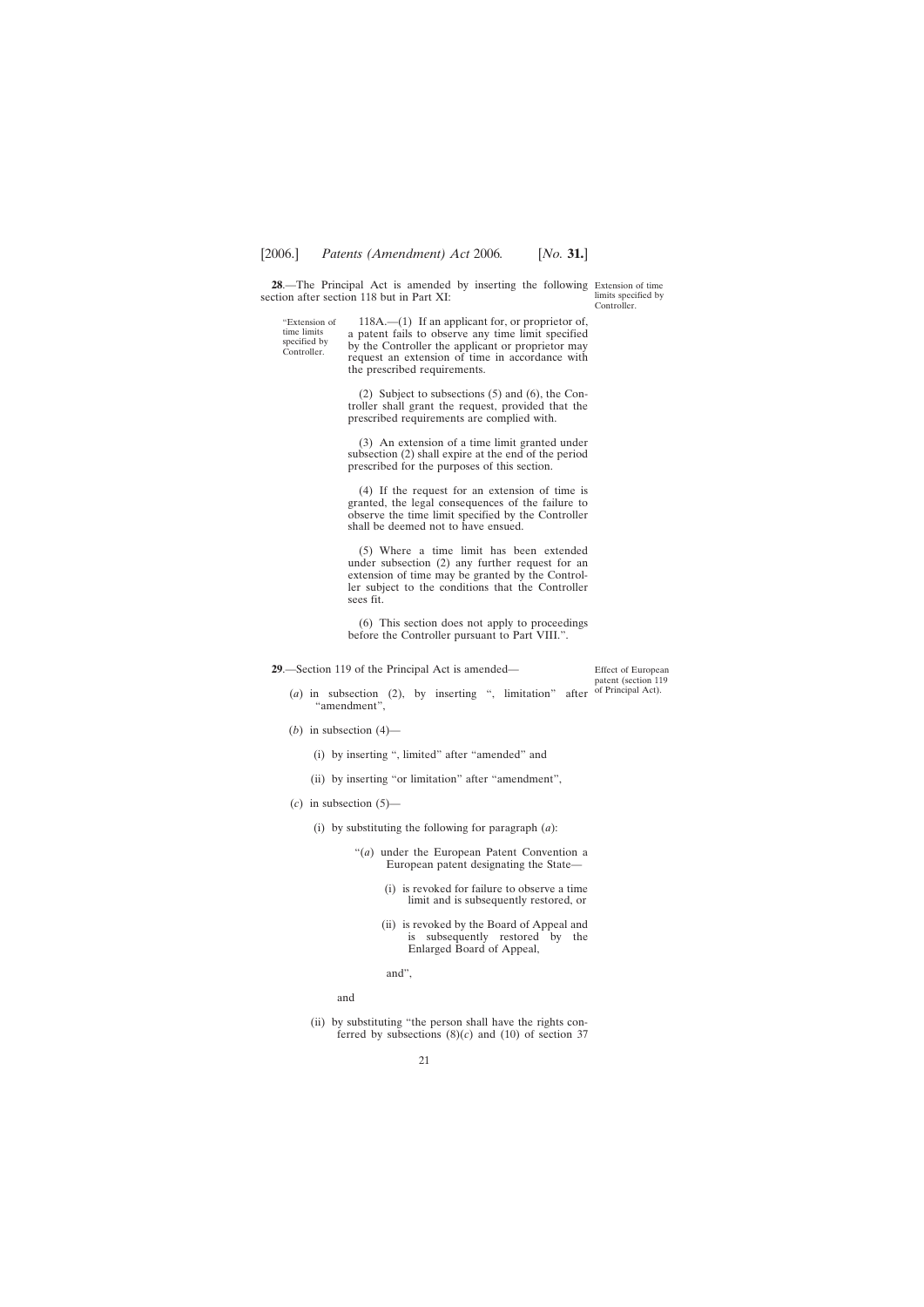and subsections (9) and (11) of that section shall apply accordingly." for "he shall have the same protection as if an order had been made under section  $37(7)$ .",

and

- <span id="page-21-0"></span>(*d*) in subsection  $(6)(b)$ —
	- (i) by inserting "or a limitation" after "amendment", and
	- (ii) by inserting "or limited" after "amended".

Restoration where translation not filed under section 119(6).

**30**.—The Principal Act is amended by inserting the following section after section 119:

"Restoration where translation not filed under section 119(6).

119A.—(1) Where a translation of the specification concerned is not filed within the period prescribed under section 119(6), an application may be made to the Controller to restore the effect of section 119(1).

(2) An application under this section shall contain a statement (to be verified in the manner that may be prescribed) setting out the circumstances which led to the failure to file the translation referred to in subsection (1), and the Controller may require from the applicant any further evidence that he considers necessary.

(3) An application under this section shall be accompanied by the translation together with the prescribed fee.

(4) An application under this section shall be made within the prescribed period and shall be accompanied by the prescribed application fee.

(5) Where the Controller is satisfied that reasonable care was taken to ensure that the translation was filed within the period prescribed under section 119(6), the Controller shall advertise the application in the Journal, and within the prescribed period any person may give notice to the Controller of opposition thereto.

(6) Where notice of opposition is duly given under this section, the Controller shall notify the applicant and determine the issue.

(7) Where the Controller decides to allow an application under this section, he shall make a restoration order and publish notice of the restoration in the Journal.

(8) Where, in the period between the expiration of the prescribed period under section 119(6) for filing a translation and the date on which the application under this section was published in the Journal, a person—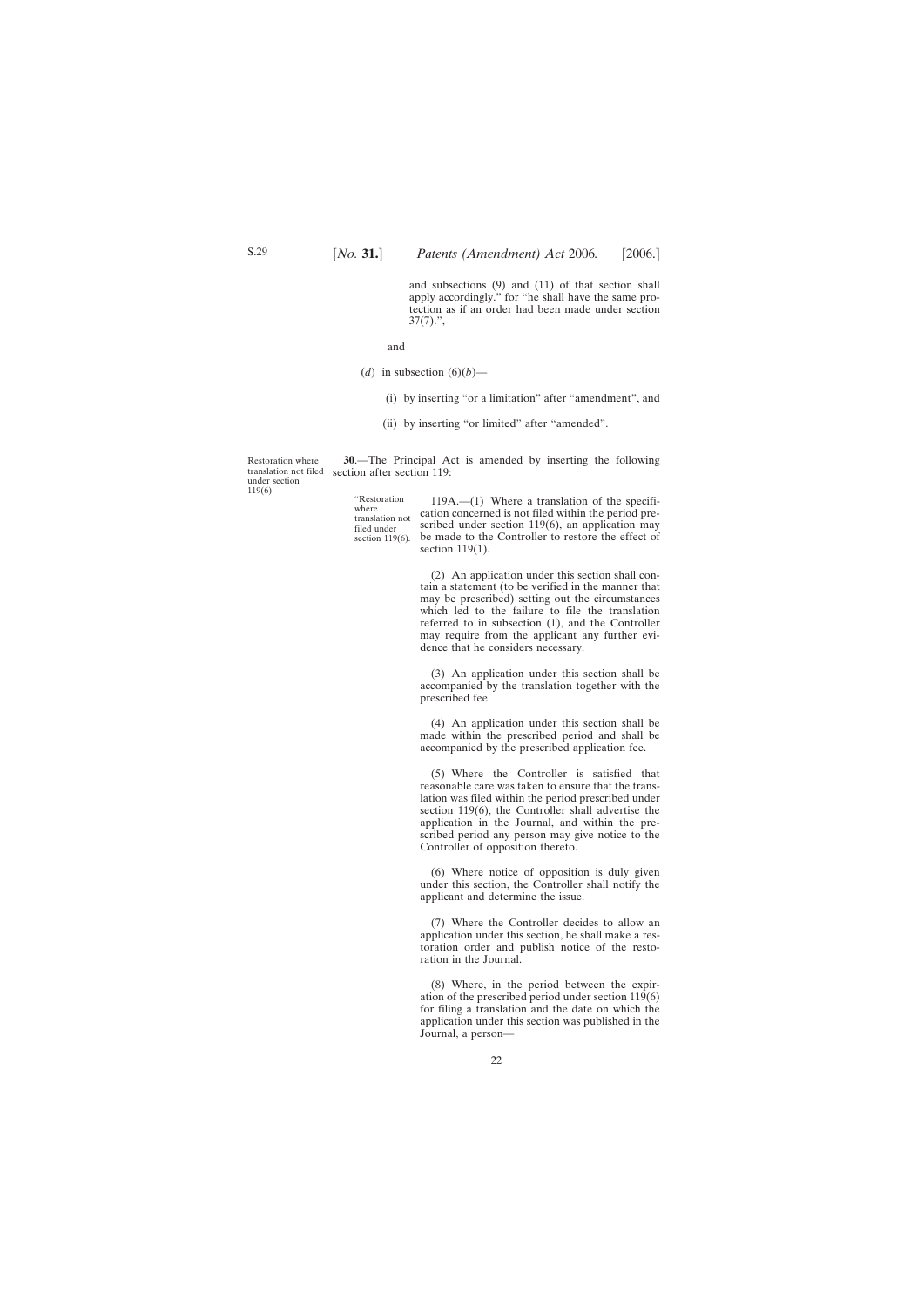- <span id="page-22-0"></span>(*a*) began in good faith to do an act which would have constituted an infringement of the rights conferred by the patent had it been in force, or
- (*b*) made, in good faith, effective and serious preparations to do such an act,

subsections (8A) to (8D) shall apply.

(8A) The person referred to in subsection (8) shall have the right to continue to do the act concerned or, as the case may be, to do that act, notwithstanding the restoration of the effect of section 119(1).

(8B) Subsection (8A) does not extend to granting a licence to any person to do an act referred to in subsection (8).

(8C) If the act referred to in subsection (8) was done, or the preparations were made to do it, in the course of a business, the person entitled to the right conferred by subsection (8A) may—

- (*a*) authorise that act to be done by any partner of that person for the time being in that business, and
- (*b*) assign the right, or transmit that right on death (or in the case of a body corporate on its dissolution), to any person who acquires that part of the business in the course of which the act was done or preparations had been made to do it.

(8D) Where a product is disposed of by any person to another person in exercise of a right conferred by subsection (8A) or (8C) that other person and any person claiming through that other person shall be entitled to deal with the product in the same way as if it had been disposed of by the registered proprietor of the patent.

(9) Where the Controller refuses an application under this section, the patent shall be treated as always having been void.

(10) Where a restoration order is made by the Controller, a translation filed under subsection (3) shall be published.".

**31**.—Section 120 of the Principal Act is amended—

Effect of filing application for European patent (section 120 of Principal Act).

(*a*) by substituting the following for subsection (4):

"(4) Subsections  $(1)$ ,  $(2)$  and  $(3)$  shall cease to apply to an application for a European patent designating the State, except as provided for in subsection (4A), if—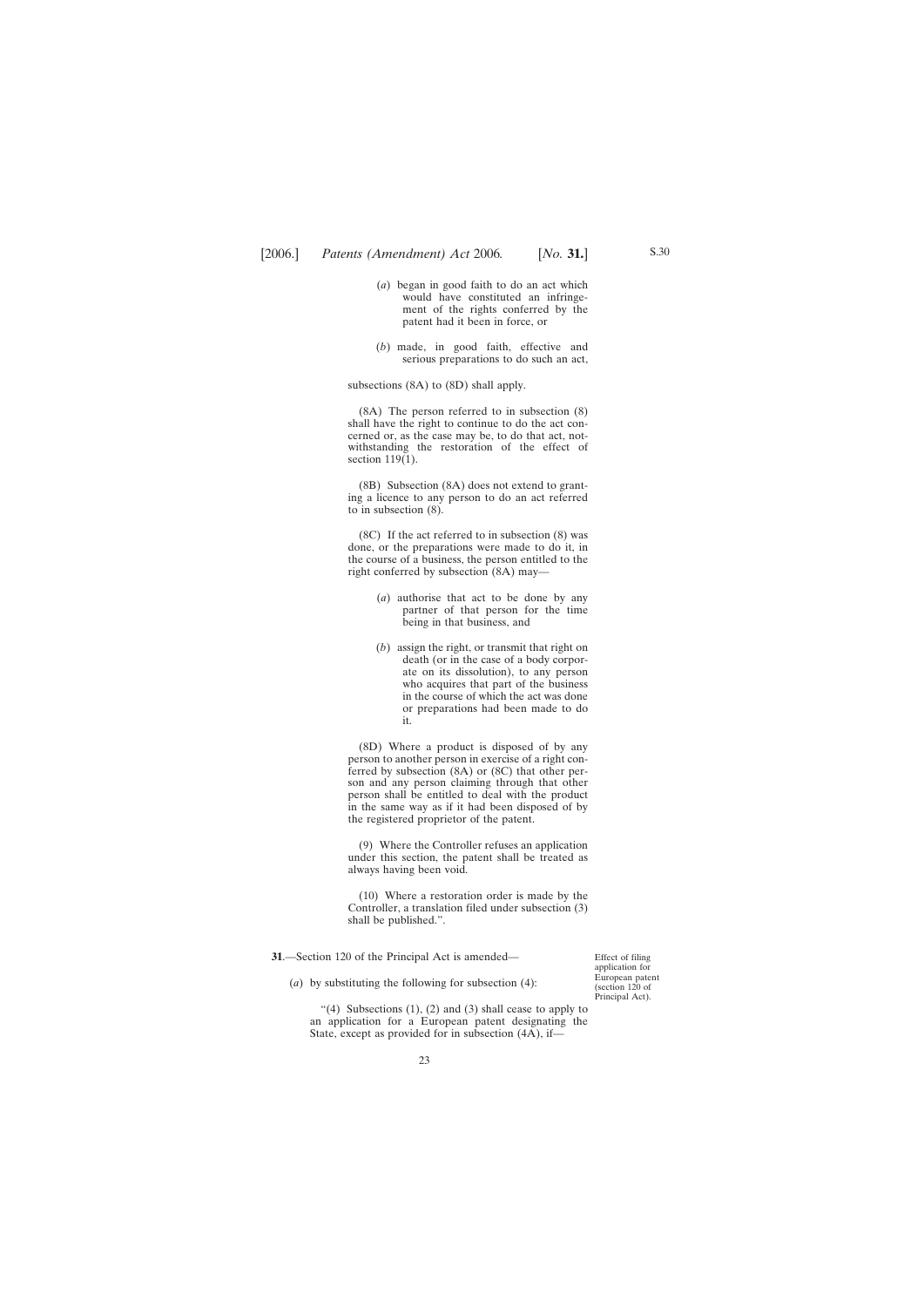- (*a*) the application is refused or withdrawn or deemed to be withdrawn, or
- (*b*) the designation of the State in the application is withdrawn or deemed to be withdrawn,

but shall apply again if the rights of the applicant are reestablished under the European Patent Convention, as from the re-establishment of those rights.",

- (*b*) by inserting the following after subsection (4):
	- "(4A) (*a*) The occurrence of any of the events referred to in subsection  $(4)(a)$  or  $(b)$  shall not affect the continued operation of section 11(3) in relation to matter contained in an application for a European patent designating the State which by virtue of that provision has become part of the state of the art as regards other inventions.
		- (*b*) The occurrence of any of the events mentioned in subsection (4)(*b*) shall not prevent matter contained in the application for a European patent designating the State becoming part of the state of the art by virtue of section  $11(3)$  as regards other inventions, where the event occurs before the publication of that application.
		- (*c*) Paragraph (*b*) shall apply only to European patents and European patent applications filed after the coming into operation of that paragraph.",
- (*c*) by substituting the following for subsection (5):

"(5) Where between the cesser, by virtue of subsection  $(4)$ , of subsections  $(1)$ ,  $(2)$  and  $(3)$  as regards an application for a European patent and the re-establishment of the rights of the applicant, a person begins in good faith to do an act which would, apart from section 77, constitute an infringement of the rights conferred by publication of the application if subsections  $(1)$ ,  $(2)$  and  $(3)$  then applied, or makes in good faith effective and serious preparations to do such an act, subsections (5A) to (5D) shall apply.

(5A) The person referred to in subsection (5) shall have the right to continue to do the act concerned or, as the case may be, to do that act, notwithstanding subsections (1) to (3) applying again and notwithstanding the grant of the patent.

(5B) Subsection (5A) does not extend to granting a licence to any person to do an act referred to in subsection (5).

(5C) If the act referred to in subsection (5) was done, or the preparations were made to do it, in the course of a business, the person entitled to the right conferred by subsection (5A) may—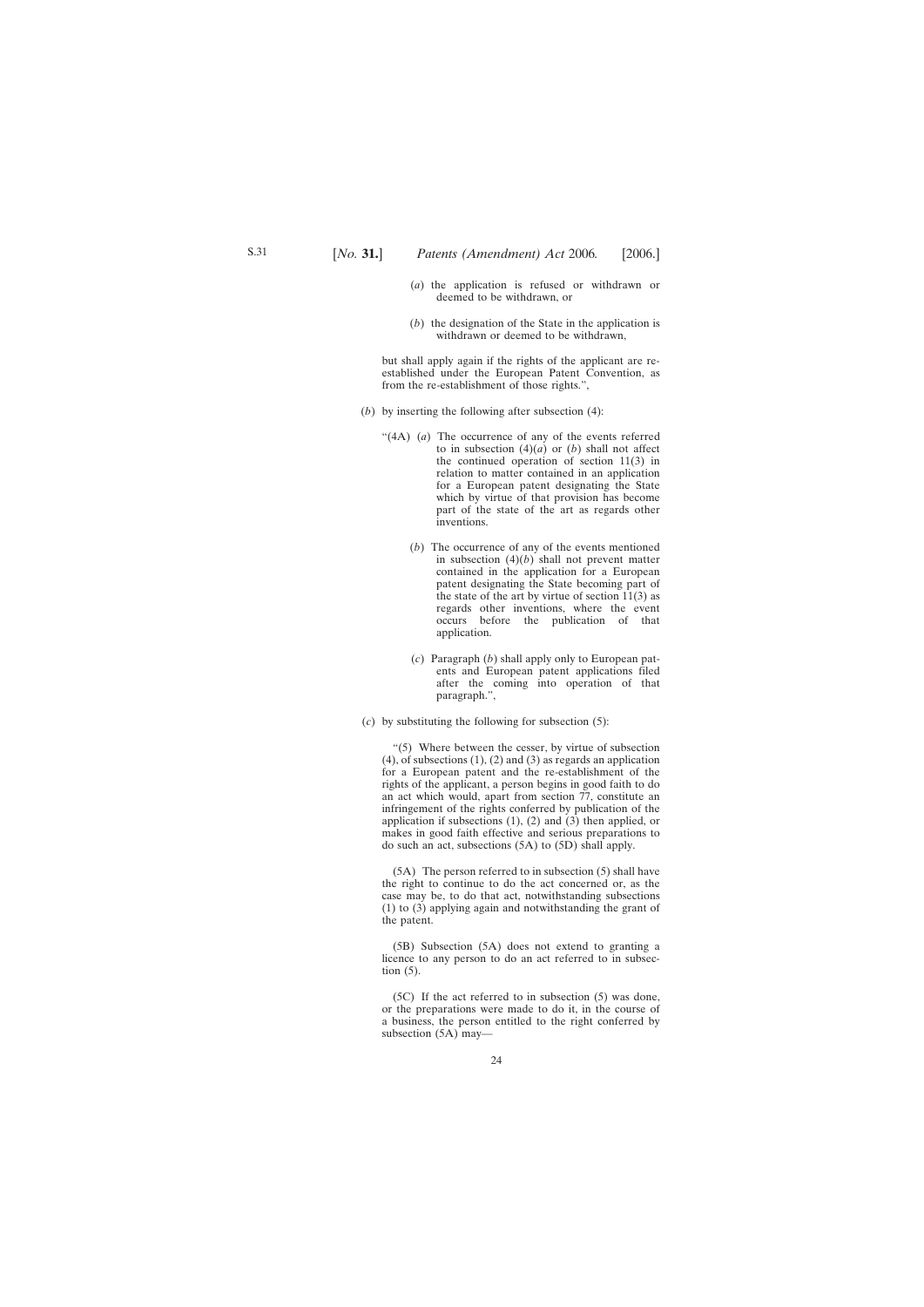- <span id="page-24-0"></span>(*a*) authorise that act to be done by any partner of that person for the time being in that business, and
- (*b*) assign the right, or transmit that right on death (or in the case of a body corporate on its dissolution), to any person who acquires that part of the business in the course of which the act was done or preparations had been made to do it.

(5D) Where a product is disposed of by any person to another person in exercise of a right conferred by subsection (5A) or (5C) that other person and any person claiming through that other person shall be entitled to deal with the product in the same way as if it had been disposed of by the applicant.",

and

- (*d*) by substituting the following for subsection (7):
	- "(7) (*a*) An application for a European patent may be filed at the Office. The Office shall forward an application to the European Patent Office within the time specified in the Implementing Regulations to the European Patent Convention.
		- (*b*) This provision shall not apply in respect of an application which is a European divisional application under the European Patent Convention.".
- **32**.—Section 121 of the Principal Act is amended—
	- (*a*) in subsection (4), by substituting "subsections (5) to (8) shall apply." for "he shall have the same protection as if an order had been made under section 37(7).",
	- (*b*) by inserting the following subsections after subsection (4):

" $(5)$  The person referred to in subsection  $(4)$  shall have the right to continue to do the act concerned or, as the case may be, to do that act, notwithstanding the publication of the corrected translation and notwithstanding the grant of the patent.

(6) Subsection (5) does not extend to granting a licence to any person to do an act referred to in subsection (4).

(7) If the act referred to in subsection (4) was done, or the preparations were made to do it, in the course of a business, the person entitled to the right conferred by subsection (5) may—

- (*a*) authorise that act to be done by any partner of that person for the time being in that business, and
- (*b*) assign the right, or transmit that right on death (or in the case of a body corporate on its

25

Authentic text of European patents and patent applications (section 121 of Principal Act).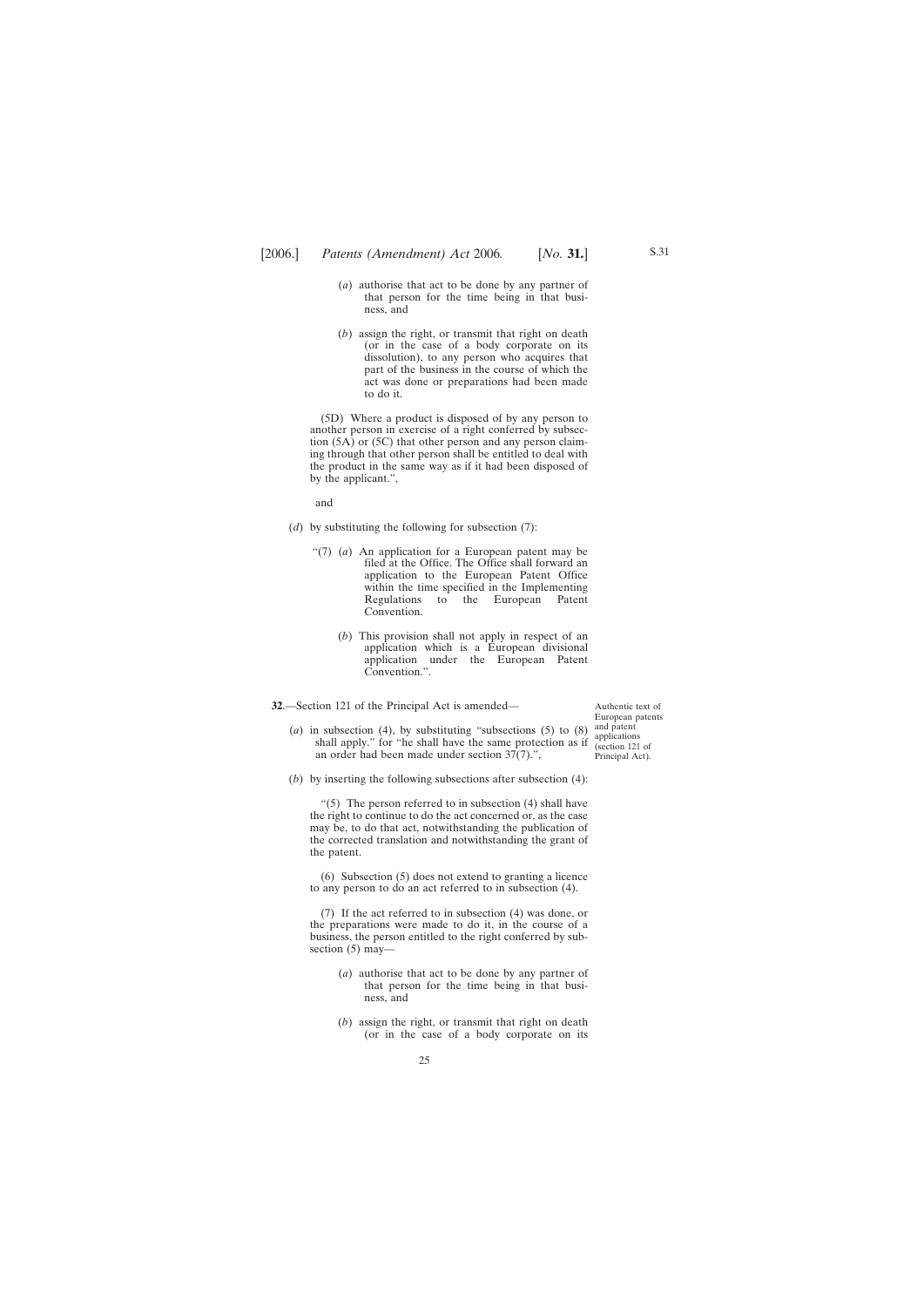dissolution), to any person who acquires that part of the business in the course of which the act was done or preparations had been made to do it.

<span id="page-25-0"></span>(8) Where a product is disposed of by any person to another person in exercise of a right conferred by subsection (5) or (7) that other person and any person claiming through that other person shall be entitled to deal with the product in the same way as if it had been disposed of by the registered proprietor of the patent or the applicant, as the case may be.".

**33**.—Section 122 of the Principal Act is amended in subsection (1) by substituting "Where an application designating the State is deemed withdrawn under the provisions of the European Patent Convention because it has not been forwarded to the European Patent Office in due time," for "Where under the European Patent Convention an application for a European Patent designating the State is deemed to have been withdrawn because it has, not within the period required by the said Convention, been received by the European Patent Office,".

**34**.—The First Schedule to the Principal Act is amended by the repeal of paragraph 4.

**35**.—The Principal Act is amended by substituting the following for the Second Schedule:

#### "SECOND SCHEDULE

#### DIRECTIONS REFERRED TO IN SECTION  $45(3)$

#### General principles

Section 45 should not be interpreted in the sense that the extent of the protection conferred by a patent is to be understood as that defined by the strict, literal meaning of the wording used in the claims, the description and drawings being employed only for the purpose of resolving an ambiguity found in the claims. Neither should it be interpreted in the sense that the claims serve only as a guideline and that the actual protection conferred may extend to what, from a consideration of the description and drawings by a person skilled in the art, the patent proprietor has contemplated. On the contrary, it is to be interpreted as defining a position between these extremes which combines a fair protection for the patent proprietor with a reasonable degree of certainty for third parties.

#### Equivalents

For the purpose of determining the extent of protection conferred by a patent, due account shall be taken of any element which is equivalent to an element specified in the claims.".

Conversion of European patent application (section 122 of Principal Act).

Transitional provisions (First Schedule to Principal Act).

Directions referred to in section  $45(3)$ (Second Schedule to Principal Act).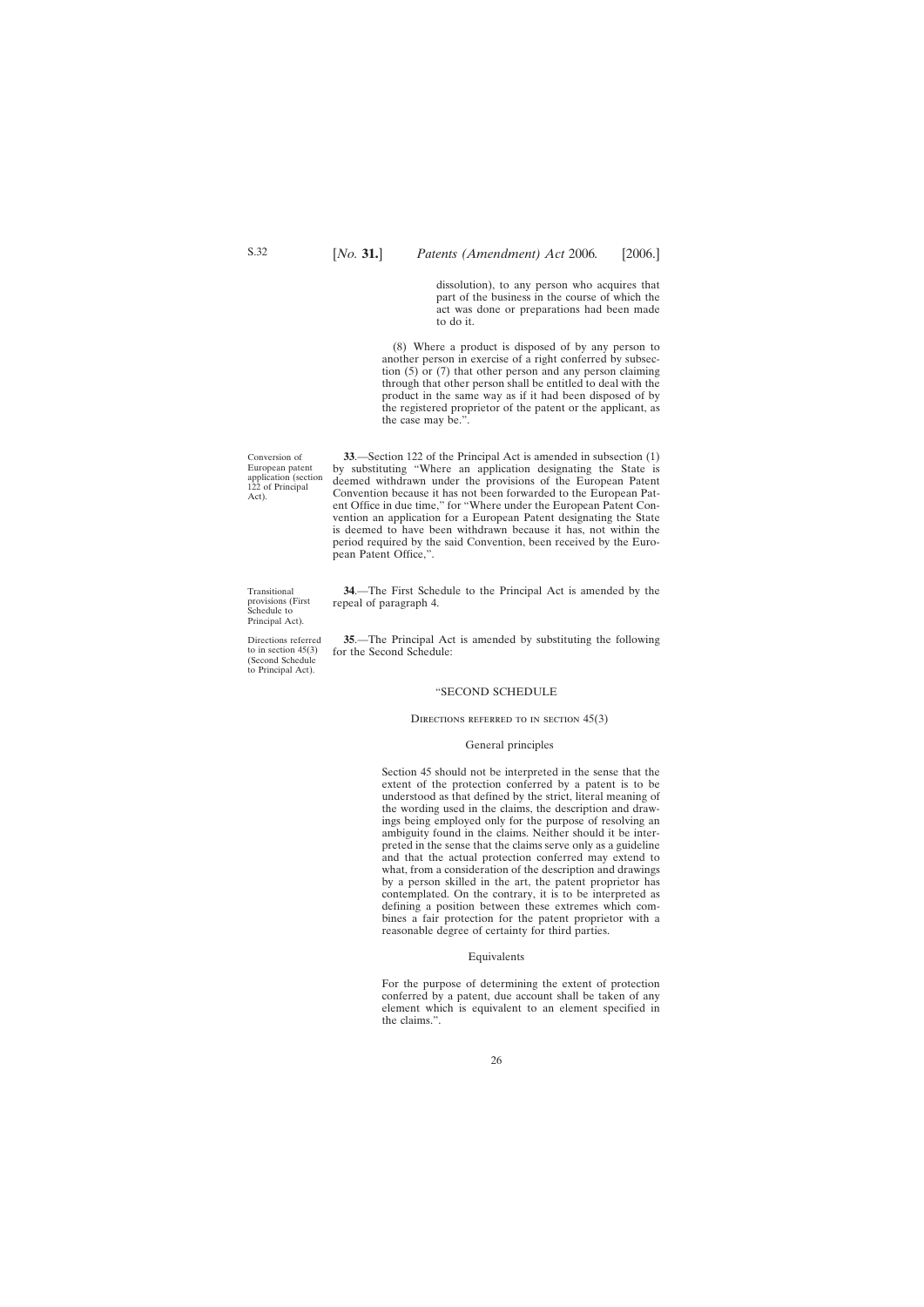<span id="page-26-0"></span>**36**.—The Patents (International Arrangements) Order, 1996 (S.I. Revocation. No. 38 of 1996), and the Patents Act 1964 (Section 93) (Declaration Order), 1976 (S.I. No. 314 of 1976), are revoked.

**37**.—Section 2 of the 1996 Act is amended in subsection (1) by Interpretation inserting the following after the definition of "the Act of 1963":

" 'Agreement establishing the World Trade Organisation' has the meaning assigned by section 60;".

**38**.—Section 10 of the 1996 Act is amended by substituting the Relative grounds following for subsection (3):

"(3) A trade mark which is identical with or similar to an earlier trade mark shall not be registered if, or to the extent that, the earlier trade mark has a reputation in the State (or, in the case of a Community trade mark, in the Community) and the use of the later trade mark without due cause would take unfair advantage of, or be detrimental to, the distinctive character or reputation of the earlier trade mark.".

**39**.—Section 14 of the 1996 Act is amended by substituting the Infringement of following for subsection (3):

"(3) A person shall infringe a registered trade mark if that person uses in the course of trade in relation to goods or services a sign which is identical with or similar to the trade mark where the trade mark has a reputation in the State and the use of the sign, being without due cause, takes unfair advantage of, or is detrimental to, the distinctive character or the reputation of the trade mark.".

**40**.—Section 25 of the 1996 Act is amended—

(*a*) by substituting the following for subsection (2):

"(2) If a Judge of the District Court is satisfied by information on oath that there is reasonable ground for suspecting that infringing goods, material or articles are on any premises or place in the course of business or otherwise for the purpose of dealing in any way, the Judge may grant a search warrant authorising a member of the Garda Síochána, accompanied by such other members of the Garda Síochána or other person or persons as that member thinks proper, at any time or times within 28 days from the date of the issue of the warrant on production, where requested, of that warrant, to enter and search the premises or place specified in the warrant using reasonable force where necessary, and to do all or any of the following acts:

- (*a*) to seize any such goods, material or articles;
- (*b*) to make an inventory or prepare other evidence of infringement of a registered trade mark or potential infringement of a registered trade mark;
- (*c*) to seize anything found there which that member believes on reasonable grounds may

(section 2 of 1996 Act).

for refusal of registration (section 10 of 1996 Act).

registered trade mark (section 14 of 1996 Act).

Infringing goods, material or articles: powers of seizure and search (section 25 of 1996 Act).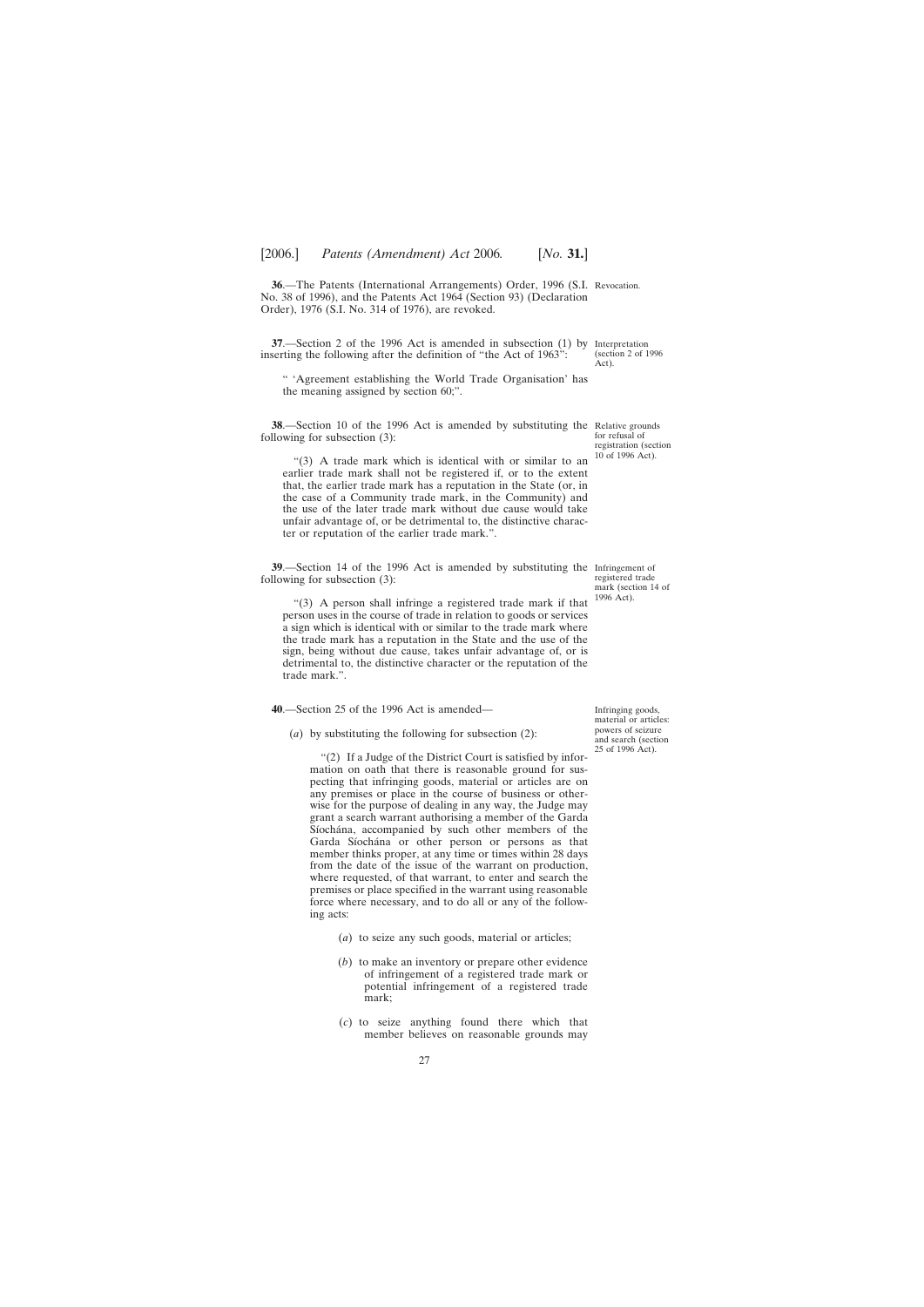be required to be used in evidence in any proceedings brought in respect of an offence under this Act;

- (*d*) to require any person found there to give his or her name and address.",
- <span id="page-27-0"></span>(*b*) by inserting the following after subsection (2):

"(2A) A warrant issued under this section may authorise persons, including the registered proprietor or his or her designated representative, to accompany and assist any member of the Garda Síochána in executing the warrant or in collating any inventory or other evidence.",

and

(*c*) in subsection (4), by inserting "or place" after "premises".

**41**.—Section 29 of the 1996 Act is amended in subsection (2) by inserting the following after paragraph (*c*):

> "(*ca*) matters arising from the operation of law which affect the proprietorship of a registered trade mark;".

**42**.—Section 41 of the 1996 Act is amended in subsection (2) by inserting ", or the successor in title to such a person," after "on a person".

**43**.—Section 60 of the 1996 Act is amended in subsection (1)—

- (*a*) in paragraph (*a*), by deleting "and",
- (*b*) by inserting the following after paragraph (*a*):
	- "(*aa*) "Agreement establishing the World Trade Organisation" means the Agreement establishing the World Trade Organisation done at Marrakesh on 15 April 1994, as amended or supplemented by any protocol to that Agreement which is for the time being in force in the State;",

#### and

(*c*) in paragraph (*b*), by substituting "the Paris Convention or the Agreement establishing the World Trade Organisation" for "that Convention".

**44**.—Section 79 of the 1996 Act is amended by substituting the following for subsection (1):

"(1) (*a*) Save as otherwise provided by this Act and subject to paragraph (*b*), except by leave of the Court, an appeal shall lie to the Court from a decision of the Controller under this Act within three months from the date of the decision.

Claim to priority

Registration of transactions affecting registered trade mark (section 29 of 1996 Act).

from other relevant overseas application (section 41 of 1996 Act).

The Paris Convention (section 60 of 1996 Act).

Appeals from the Controller (section 79 of 1996 Act).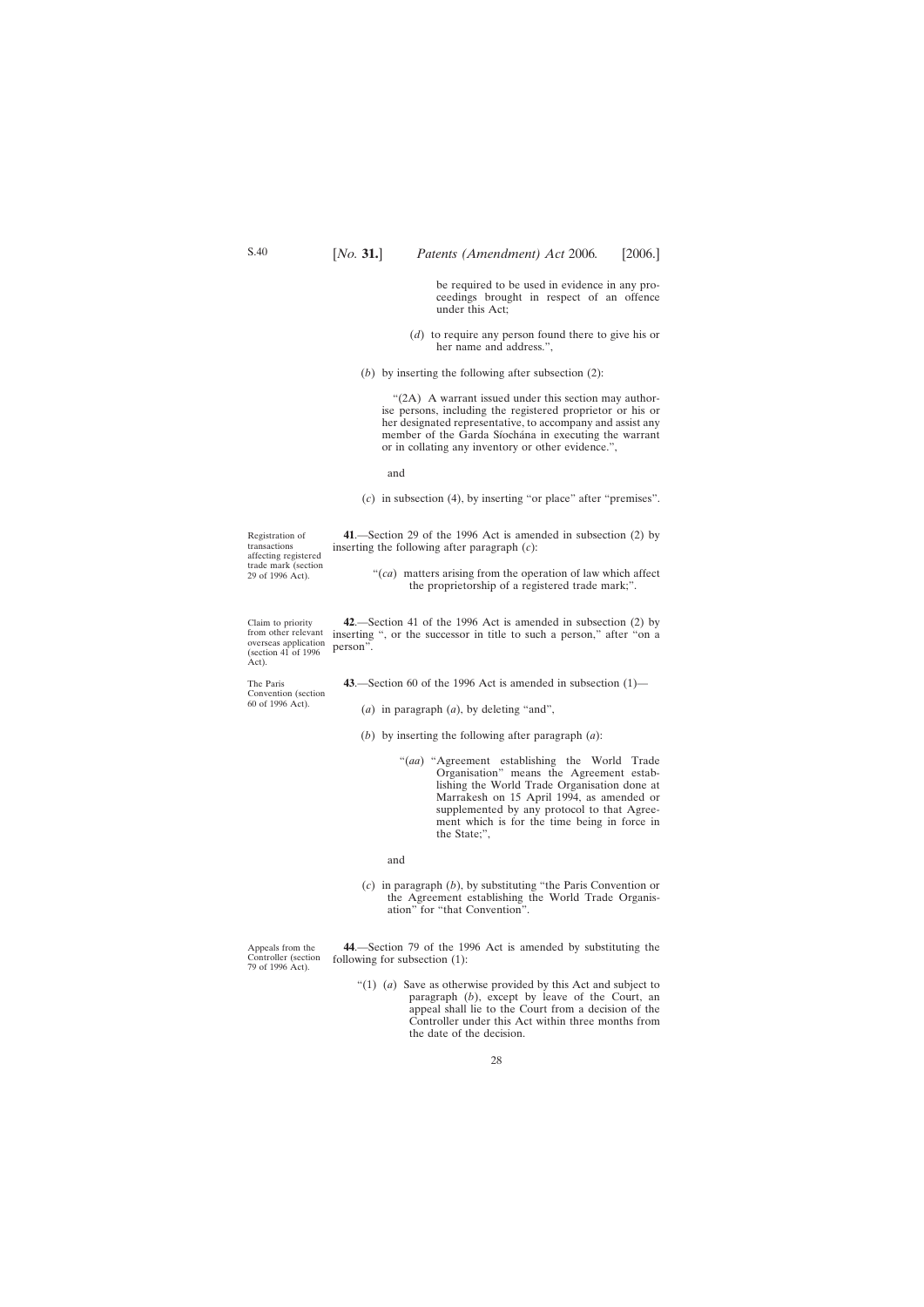<span id="page-28-0"></span>(*b*) Where a written statement of the grounds of the decision of the Controller, in the exercise of his discretionary power, has been requested in the prescribed manner and within the prescribed period by a party to the proceedings, the period of three months shall begin on the date on which the written statement is furnished to the party requesting it.".

**45**.—Each provision of the 1996 Act specified in *column (1)* of the Agreement Table to this section is amended as specified in *column (2)* of that Table opposite the mention of that provision in *column (1)*.

| Provisions Affected                                                               | Amendment                                                                                                                                                                                     |
|-----------------------------------------------------------------------------------|-----------------------------------------------------------------------------------------------------------------------------------------------------------------------------------------------|
| (1)                                                                               | (2)                                                                                                                                                                                           |
| Sections $11(1)(c)$ , $60(2)$ , $61(1)$ and (2),<br>$62(2)$ and $(3)$ and $63(2)$ | Insert "or the Agreement establishing"<br>the World Trade Organisation" after<br>"the Paris Convention" in each place<br>where it occurs.                                                     |
| Section 64                                                                        | Insert the following subsection after<br>subsection $(4)$ :<br>" $(5)$ A reference in this section to<br>Article <i>fiter</i> of the Paris Convention<br>shall be read as a reference to that |
|                                                                                   | Article as applied by the Agreement<br>establishing the World Trade<br>Organisation.".                                                                                                        |

TABLE

**46**.—The Third Schedule to the 1996 Act is amended by inserting Transitional the following after paragraph 15:

#### "*Transitional Provisions*

16. The amendment effected by *section 45* of the *Patents (Amendment) Act 2006* to section 61(2) shall not affect the continuation of any bona fide use of a trade mark begun before 1 January 1996.

17. The amendment effected by *section 43(c)* of the *Patents (Amendment) Act 2006* and the amendment effected by *section 45* of the said Act to section 63 shall not affect the rights of a person whose bona fide use of a trade mark to which section 63 applies and which is protected under the Agreement establishing the World Trade Organisation began before 1 January 1996.".

**47.**—The Copyright and Related Rights Act 2000 is amended by Costs of Controller inserting the following after section 364:

"Costs of Controller in proceedings. 364A.—In any proceedings before any court under this Act, the Controller shall not be awarded or be ordered to pay costs.".

**48**.—Subsection (2) of section 367 of the Copyright and Related References of Rights Act 2000 is repealed.

establishing the World Trade Organisation – consequential amendments to 1996 Act.

provisions (Third Schedule to 1996 Act).

in proceedings.